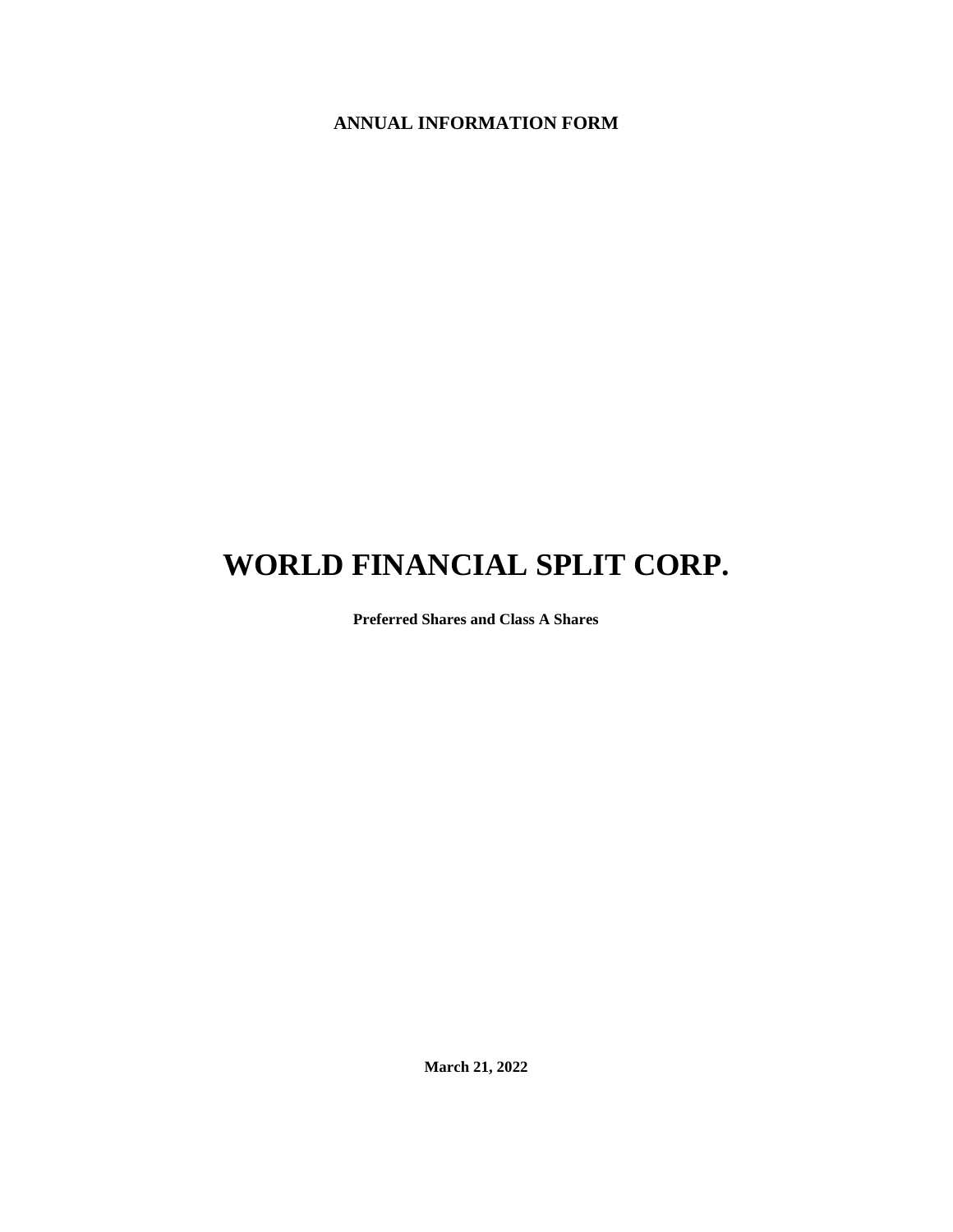## **Table of Contents**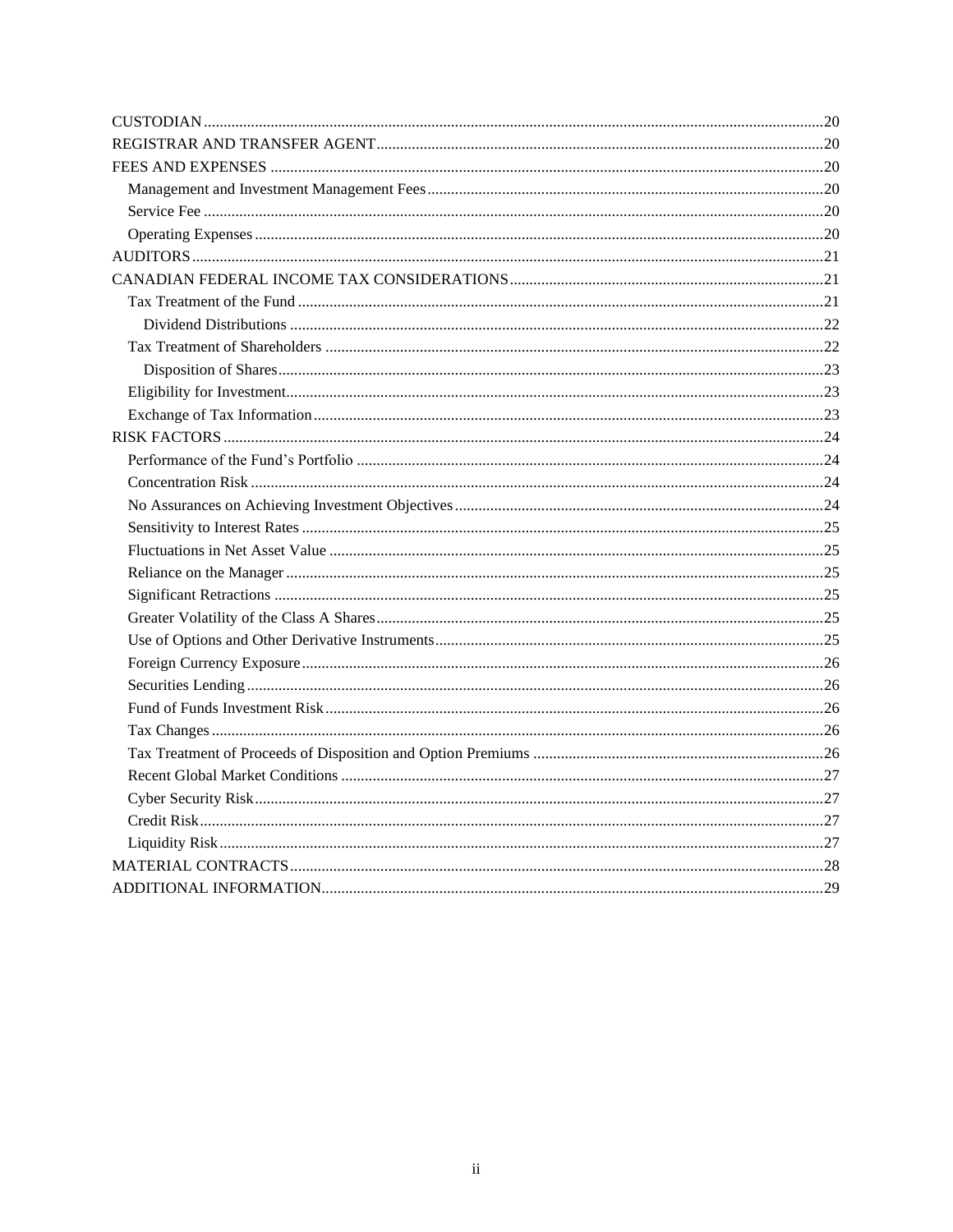#### <span id="page-3-0"></span>**FORWARD-LOOKING STATEMENTS**

Certain statements in this annual information form are forward-looking statements, including those identified by the expressions "anticipate", "believe", "plan", "estimate", "expect", "intend" and similar expressions to the extent they relate to the Fund (as defined below) or Mulvihill (as defined below). Forward-looking statements are not historical facts but reflect the current expectations of the Fund and Mulvihill regarding future results or events. Such forwardlooking statements reflect the Fund's and Mulvihill's current beliefs and are based on information currently available to them. Forward-looking statements involve significant risks and uncertainties. A number of factors could cause actual results or events to differ materially from current expectations. Some of these risks, uncertainties and other factors are described in this annual information form under the heading "Risk Factors". Although the forward-looking statements contained in this annual information form are based upon assumptions that the Fund and Mulvihill believe to be reasonable, neither the Fund nor Mulvihill can assure investors that actual results will be consistent with these forward-looking statements. The forward-looking statements contained herein were prepared for the purpose of providing investors with information about the Fund and may not be appropriate for other purposes. Neither the Fund nor Mulvihill assumes any obligation to update or revise them to reflect new events or circumstances, except as required by law.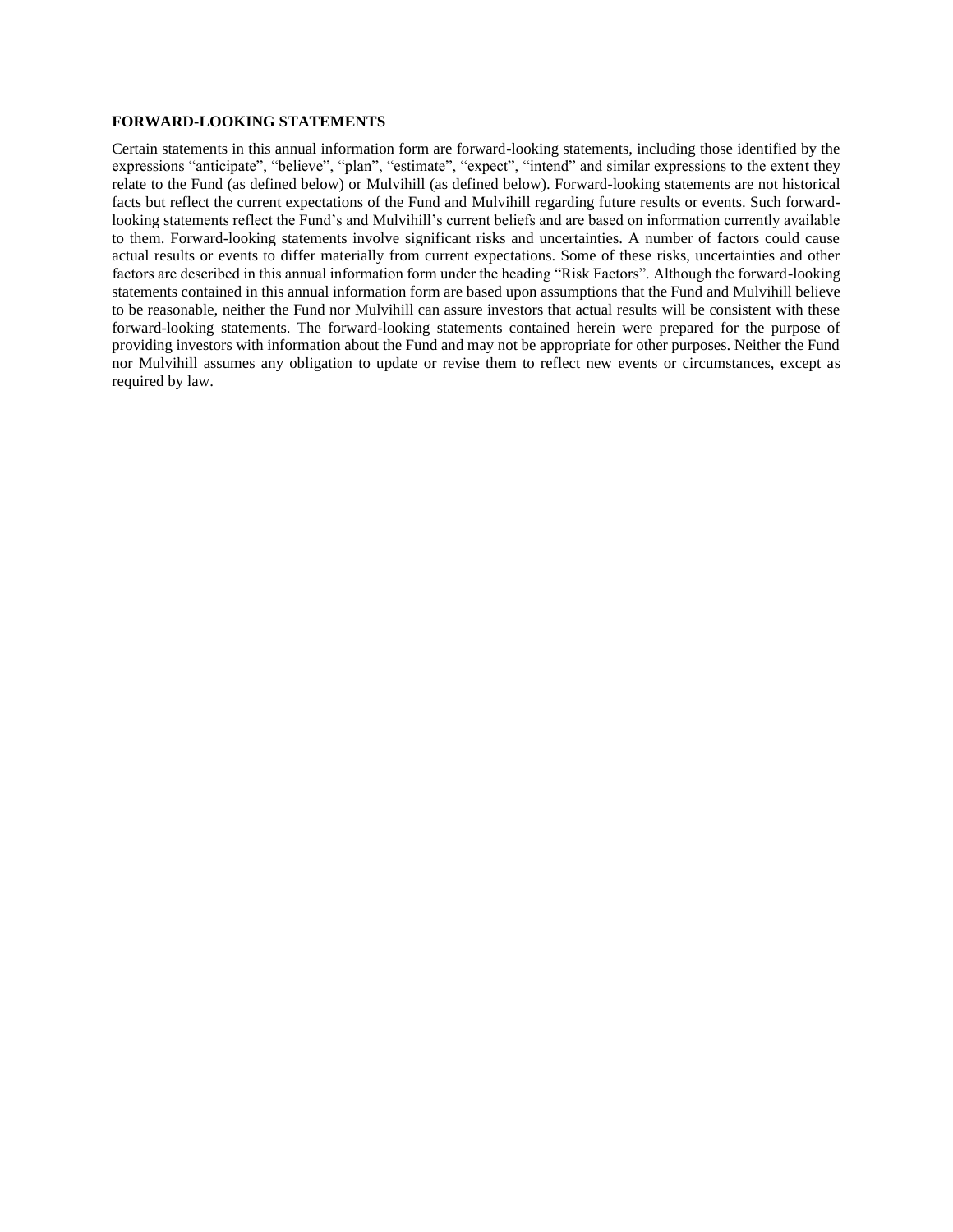#### <span id="page-4-0"></span>**THE FUND**

World Financial Split Corp. (the "Fund") is a mutual fund corporation incorporated under the laws of the Province of Ontario on December 5, 2003.

The manager and investment manager of the Fund is Mulvihill Capital Management Inc. (formerly Strathbridge Asset Management Inc.) ("Mulvihill", "Manager" or "Investment Manager").

On February 16, 2004, the articles of incorporation of the Fund were amended to create the preferred shares (the "Preferred Shares") and the class A shares (the "Class A Shares") of the Fund. On February 17, 2004, the Fund completed its initial public offering of 18,000,000 Preferred Shares at a price of \$10.00 per Preferred Share and 18,000,000 Class A Shares at a price of \$15.00 per Class A Share. On February 27, 2004, the Fund completed an additional offering of 850,000 Preferred Shares at a price of \$10.00 per Preferred Share and 850,000 Class A Shares at a price of \$15.00 per Class A Share pursuant to the exercise of an over-allotment option granted to the Fund's agents in connection with the Fund's initial public offering.

On November 19, 2009, the Fund completed an offering (the "Warrant Offering") of warrants (the "Warrants") to holders of its Class A Shares ("Class A Shareholders"). The Fund issued 8,557,010 Warrants to subscribe for and purchase an aggregate of approximately 8,557,010 Preferred Shares and 8,557,010 Class A Shares together in Units (as defined below). Each Class A Shareholder received one transferable Warrant for each Class A Share held. Altogether, 898,716 Class A Shares and 898,716 Preferred Shares were issued pursuant to the exercise of the warrants for gross proceeds of \$11,809,128.

On August 23, 2010, the Fund completed a Warrant Offering of Warrants to Class A Shareholders. The Fund issued 6,994,526 Warrants to subscribe for and purchase an aggregate of approximately 6,994,526 Preferred Shares and 6,994,526 Class A Shares together in Units (as defined below). Each Class A Shareholder received one transferable Warrant for each Class A Share held. Altogether, 1,123,620 Class A Shares and 1,123,620 Preferred Shares were issued pursuant to the exercise of the warrants for gross proceeds of \$12,842,976.

On May 31, 2011, the articles of incorporation of the Fund were amended to further extend the redemption date of the Preferred Shares and the Class A Shares to June 30, 2018 and, thereafter, to the day that is the seventh year anniversary date of such date, as well as to provide a special retraction right, to allow shareholders who do not wish to continue their investment at such time to redeem their shares, to change the monthly retraction prices so that such prices are calculated by reference to market price in addition to the net asset value and changing the notice period as well as payment period for the exercise of such rights and the payment of the retraction amount in order to maintain the same number of Class A Shares and Preferred Shares outstanding.

On June 24, 2011, the Fund announced a Class A Share consolidation ratio of 0.562426082 new Class A Shares for each Class A share held, effective the opening of trading on July 4, 2011.

On January 2, 2015, shareholders approved by special resolution changes to the Fund's investment strategies and investment restrictions so that the Fund may purchase securities of an issuer if: (i) such securities are North American exchange traded common equity securities including common shares of an issuer included in the Portfolio Universe (as defined below) or the purchase is permitted under clause (iii) or (iv) below; (ii) for issuers other than Canadian issuers, such securities have a minimum rating of "A" from Standard & Poor's or a comparable rating from an equivalent rating agency; (iii) after such purchase, no more than 25% (increased from 20%) of the net asset value of the Fund is invested in common shares of financial services or real estate companies other than those issuers included in the Portfolio Universe as long as such companies have a market capitalization at the time of investment of at least US\$10 billion and a minimum local currency issuer credit rating of "A-" (previously "A") from Standard & Poor's or a comparable rating from an equivalent rating agency; or (iv) such securities are securities of public investment funds including exchange traded funds or other Mulvihill funds (provided that no more than 15% of the net asset value of the Fund may be invested in securities of other Mulvihill funds) that provide exposure to the securities listed in (i), (ii) and (iii) above. In addition, the Fund may invest up to 10% of its net assets to purchase call options in respect of securities in which the Fund is permitted to invest and the Manager now has the discretion to hedge foreign currency exposure when considered appropriate and may invest the Fund's portfolio entirely in cash or cash equivalents denominated in Canadian or U.S. dollars.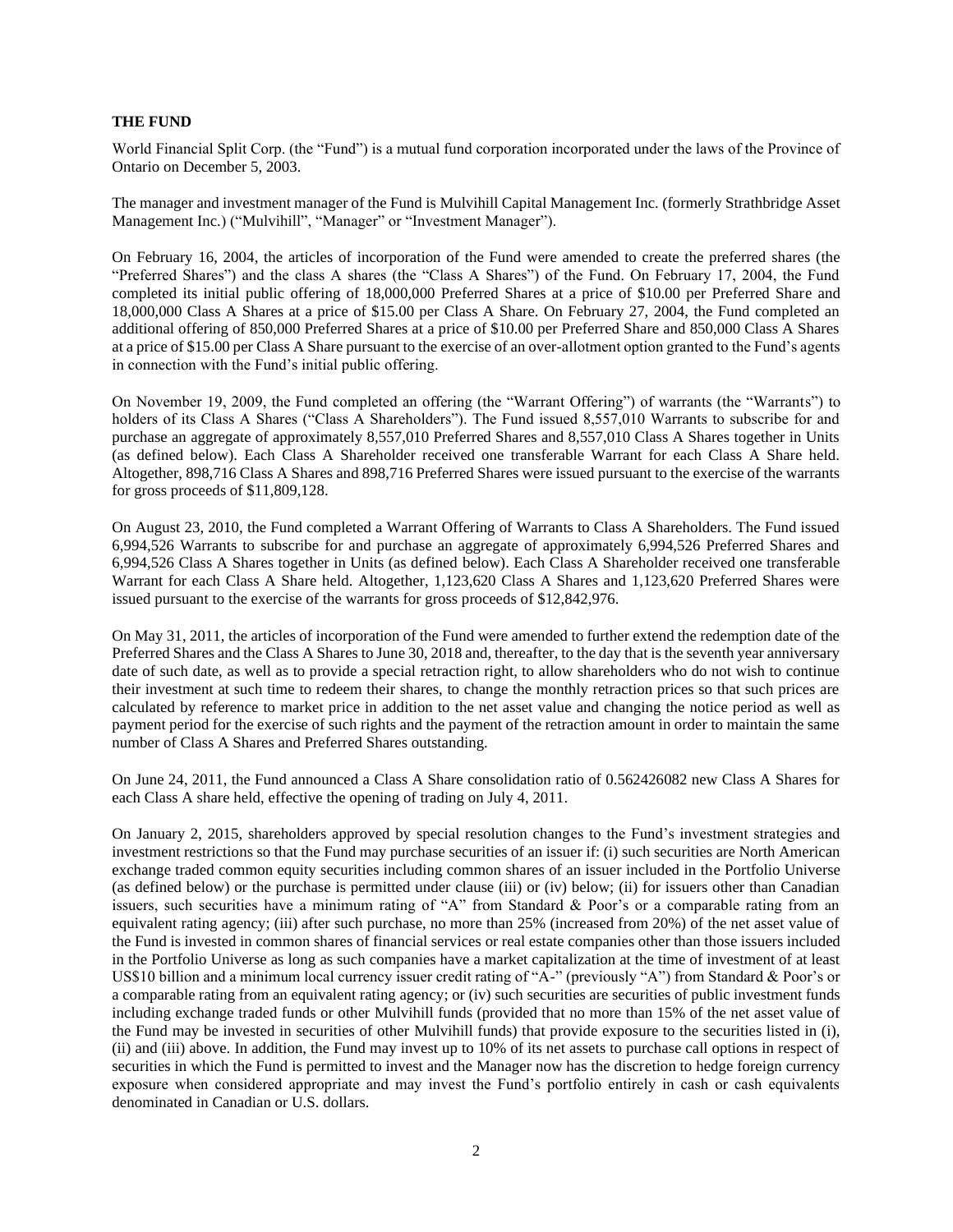On May 28, 2018, the board of directors of the Fund announced the extension of the redemption date of the Class A Shares and Preferred Shares of the Fund from June 30, 2018 to June 30, 2025. Pursuant to the special retraction right granted to shareholders in connection with the extension of the Fund, 444,251 Preferred Shares and 872,864 Class A Shares were surrendered for retraction. In order to maintain an equal number of Preferred Shares and Class A Shares, the Fund redeemed 428,613 Preferred Shares on a pro rata basis from all holders of record of Preferred Shares on July 11, 2018.

The outstanding Preferred Shares and Class A Shares are listed on the Toronto Stock Exchange ("TSX") under the symbols WFS.PR.A and WFS, respectively.

The principal offices of the Fund and of Mulvihill are located at 121 King Street West, Suite 2600, P.O. Box 113, Toronto, Ontario, M5H 3T9. The phone numbers, website address and e-mail address of Mulvihill are (416) 681-3900 (toll-free at 1-800-725-7172), www.mulvihill.com and info@mulvihill.com.

### <span id="page-5-0"></span>**INVESTMENT OBJECTIVES AND STRATEGY**

The Fund's investment objectives are: (a) to provide Preferred Shareholders with fixed cumulative preferential quarterly cash distributions in the amount of \$0.13125 per Preferred Share representing a yield on the issue price of the Preferred Shares of 5.25% per annum; (b) to provide Class A Shareholders with quarterly cash distributions targeted to be 8.0% per annum of the original issue price; and (c) to return the issue price to holders of both Preferred Shares and Class A Shares at the time of redemption of such shares on June 30, 2025 (the "Termination Date").

The Fund invests in a portfolio (the "Portfolio") which includes common shares selected from the ten largest financial services or real estate companies by market capitalization from each of Canada (at the operating company level), the United States and the rest of the World (the "Portfolio Universe"). The issuers of the securities in the Fund's Portfolio, other than those of Canadian issuers, must have a minimum local currency issuer credit rating of "A" from Standard & Poor's or a comparable rating from an equivalent rating agency.

In addition, up to 25% of the net asset value ("NAV") of the Fund may be invested in common shares of financial services or real estate companies that are not in the Portfolio Universe as long as such companies have a market capitalization at the time of investment of at least US\$10.0 billion and for non-Canadian issuers, a minimum local currency issuer credit rating of "A-" from Standard & Poor's or a comparable rating from an equivalent rating agency.

The Fund employs an active covered call writing strategy to enhance the income generated by the Portfolio and to reduce volatility. In addition, the Fund may write cash covered put options in respect of securities in which it is permitted to invest. The strategy is a quantitative, technical based methodology that identifies appropriate times to write and/or close out option positions compared to continuously writing and rolling options every thirty days. This proprietary process has been developed by the Manager over many years through various market cycles. The Manager believes that in a flat or downward trending market, a portfolio that is subject to covered option writing will generally provide higher relative returns and lower volatility than one on which no options are written. However, in a rising market, the use of options may have the effect of limiting or reducing the total returns of the Fund since the premiums associated with writing covered options may be outweighed by the foregone opportunity of remaining fully invested in the securities comprising the Portfolio.

The Fund may, from time to time, hold all or a portion of its assets in cash equivalents. The Fund may also, from time to time, utilize such cash equivalents to provide cover in respect of the writing of cash covered put options, which is intended to generate additional returns and to reduce the net cost of acquiring the securities subject to the put options.

#### <span id="page-5-1"></span>**STATUS OF THE FUND**

The Fund is not a "mutual fund" for securities law purposes. The Fund differs from conventional mutual funds in a number of respects, most notably as follows: (a) while the Preferred Shares and the Class A Shares of the Fund may be surrendered at any time for retraction, the retraction price is payable monthly whereas the securities of most conventional mutual funds are retractable daily; (b) the Preferred Shares and the Class A Shares of the Fund have a stock exchange listing whereas the securities of most conventional mutual funds do not; and (c) unlike most conventional mutual funds, the Preferred Shares and the Class A Shares are not offered on a continuous basis.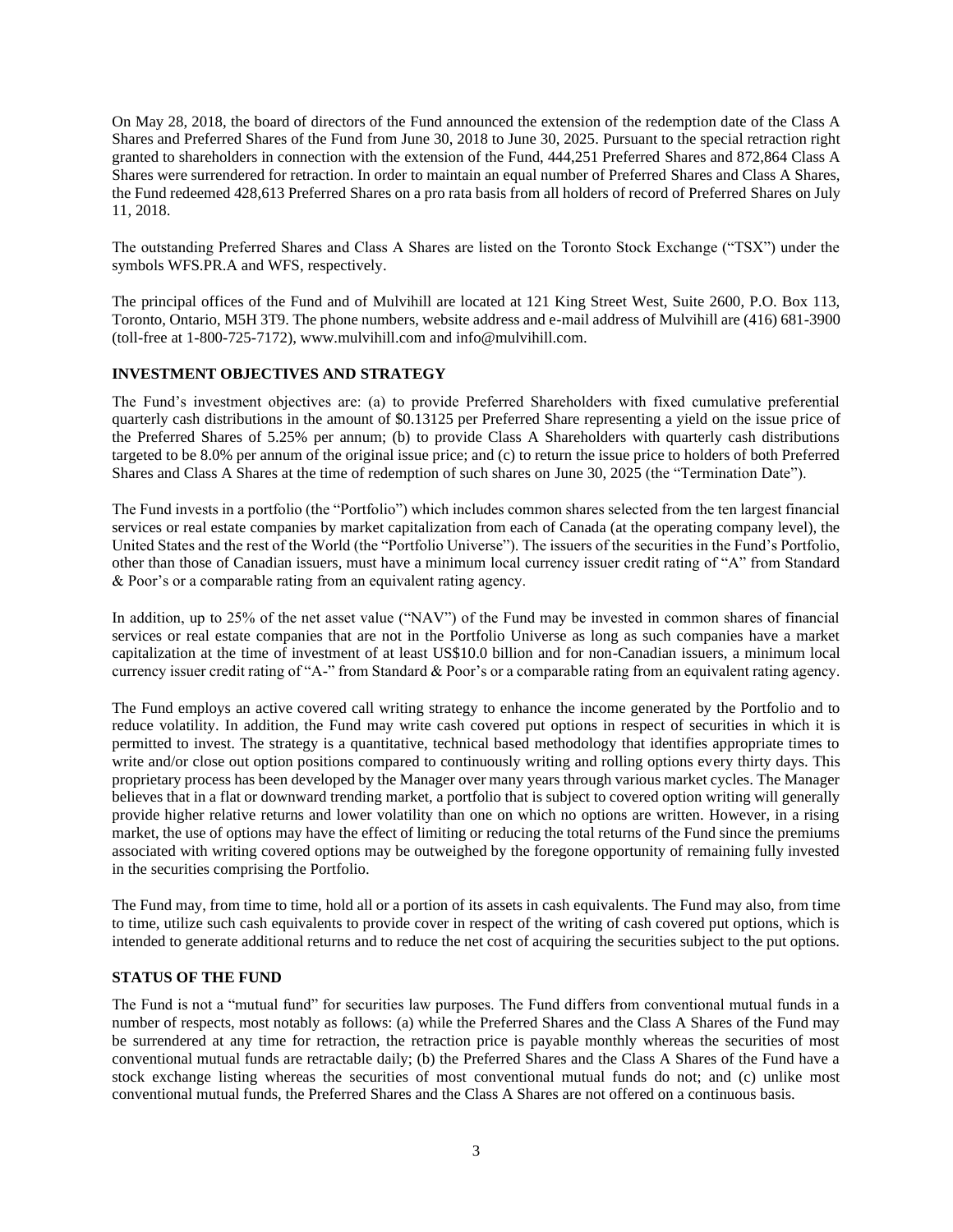#### <span id="page-6-0"></span>**SHARE CAPITAL**

#### <span id="page-6-1"></span>**Issue of Preferred Shares, Class A Shares and Class J Shares**

The Fund is authorized to issue an unlimited number of Preferred Shares, an unlimited number of Class A Shares and an unlimited number of Class J Shares. The holders of Class J Shares are entitled to one vote per share.

#### <span id="page-6-2"></span>**Description of Units**

While the Preferred Shares and Class A Shares were offered separately, they were issued on the basis that there would be one Class A Share outstanding for every Preferred Share outstanding (together notionally considered a "Unit"). The number of Units outstanding at any time will be equal to the sum of the number of Preferred Shares and Class A Shares outstanding divided by two.

#### <span id="page-6-3"></span>**Preferred Shares**

#### <span id="page-6-4"></span>*Distributions*

Preferred Shareholders are entitled to receive fixed, cumulative preferential quarterly cash distributions of \$0.13125 per share to yield 5.25% per annum on the issue price of the Preferred Shares on the last day of each quarter. Such distributions may consist of ordinary dividends, capital gains dividends or non-taxable returns of capital or any combination thereof.

Registrations of ownership in Preferred Shares will be made through the book-entry only system and the Fund will, prior to March 31 of each year, provide CDS Clearing and Depository Services Inc. ("CDS") with the information necessary to enable holders to complete an income tax return with respect to amounts paid or payable by the Fund to such holders in the preceding calendar year. Each Preferred Shareholder will in turn receive such information from the holder's applicable CDS Participant (as defined below).

#### <span id="page-6-5"></span>*Redemptions*

All Preferred Shares outstanding on the Redemption Date will be redeemed by the Fund on such date. The "Redemption Date" of the Fund is the Potential Redemption Date that is determined by the Board of Directors of the Corporation as the date on which all of the then outstanding shares of any class or series of shares of the Corporation shall be redeemed. A "Potential Redemption Date" is June 30, 2025 and, thereafter, the day that is the seventh year anniversary date of the immediately preceding potential date of redemption. The redemption price payable by the Fund for each Preferred Share outstanding on that date will be equal to the lesser of (a) \$10.00 and (b) the NAV of the Fund on that date divided by the number of Preferred Shares then outstanding.

Notice of redemption will be given to participants in the CDS book-based system ("CDS Participants") holding Preferred Shares on behalf of the beneficial owners thereof at least 30 days prior to the Termination Date.

#### <span id="page-6-6"></span>*Retraction Privileges*

Preferred Shares may be surrendered at any time for retraction to Computershare Investor Services Inc., the Fund's registrar and transfer agent, but will be retracted only on a monthly Valuation Date (as defined below). Preferred Shares surrendered for retraction by a shareholder at least ten business days prior to the last day of a month (a "Valuation Date") will be retracted on such Valuation Date and the shareholder will receive payment on or before the tenth business day following such Valuation Date (the "Retraction Payment Date").

Except as noted below, holders of Preferred Shares whose shares are surrendered for retraction will be entitled to receive a retraction price per share (the "Preferred Share Retraction Price") equal to the lesser of: (A) the sum of (1) 96% of the lesser of (I) NAV per Unit as of the applicable Valuation Date less the cost to the Fund of purchasing a Class A Share in the market for cancellation at any time after the applicable Valuation Date and prior to the applicable Retraction Payment Date and (II) \$10.00 and (2) any accrued and unpaid dividends thereon; and (B) the sum of (1) 96% of the lesser of (I) the Unit Market Price (as defined below) as of the applicable Valuation Date less the cost to the Fund of purchasing a Class A Share in the market for cancellation at any time after the applicable Valuation Date and prior to the applicable Retraction Payment Date and (II) \$10.00 and (2) any accrued and unpaid dividends thereon. For purposes of the calculation noted above, the cost to the Fund of purchasing a Class A Share in the market for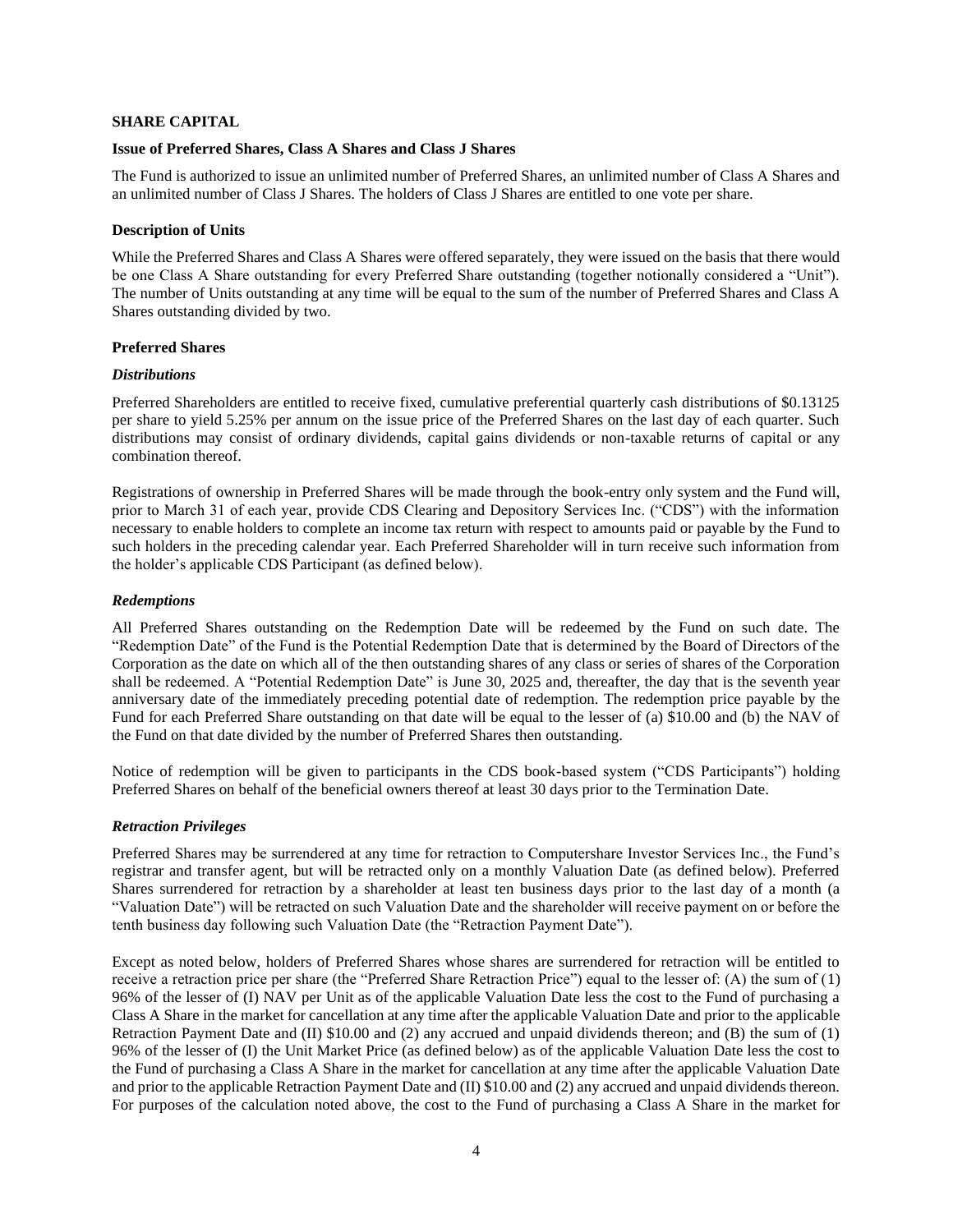cancellation may include the purchase price of such Class A Share, commissions and such other costs, if any, related to the liquidation of any part of the Portfolio to fund such purchase.

The "Unit Market Price" is the sum of the Class A Market Price (as defined below) and the Preferred Market Price.

The "Preferred Market Price" is the weighted average trading price of the Preferred Shares on the principal stock exchange on which the Preferred Shares are listed (or, if the Preferred Shares are not listed on any stock exchange, on the principal market on which the Preferred Shares are quoted for trading) for the 10 trading days immediately preceding the applicable Valuation Date.

The "Class A Market Price" is the weighted average trading price of the Class A Shares on the principal stock exchange on which the Class A Shares are listed (or, if the Class A Shares are not listed on any stock exchange, on the principal market on which the Class A Shares are quoted for trading) for the 10 trading days immediately preceding the applicable Valuation Date.

Preferred Shareholders also have an annual retraction right under which they may concurrently retract one Preferred Share and one Class A Share on the Valuation Date in June each year. The price paid by the Fund for such a concurrent retraction will be equal to the NAV per Unit on that date.

The Fund may, but is not obligated to, require the Recirculation Agent to use commercially reasonable efforts to find purchasers for any Preferred Shares tendered for retraction prior to the relevant Retraction Payment Date pursuant to the Recirculation Agreement (as defined below). In such event, the amount to be paid to the holder of the Preferred Shares on the Retraction Payment Date will be an amount equal to the proceeds of the sale of the Preferred Shares less any applicable commission. Such amount will not be less than the Preferred Share Retraction Price described above.

Subject to the Fund's right to require the Recirculation Agent (as defined below) to use commercially reasonable efforts to find purchasers for any Preferred Shares tendered for retraction prior to the relevant Retraction Payment Date, any and all Preferred Shares which have been surrendered to the Fund for retraction are deemed to be outstanding until (but not after) the close of business on the relevant Retraction Payment Date, unless not retracted, in which event such Preferred Shares will remain outstanding.

The retraction right must be exercised by providing written notice within the notice periods prescribed and in the manner described under "Book-Entry Only System". Such surrender will be irrevocable upon the delivery of notice to CDS through a CDS Participant, except with respect to those Preferred Shares not paid for by the Fund on the relevant Retraction Payment Date.

If any Preferred Shares are tendered for retraction and are not resold, the Fund has directed the Recirculation Agent to purchase for cancellation on behalf of the Fund that number of Class A Shares which equals the number of Preferred Shares so retracted. Any Class A Shares so purchased for cancellation will be purchased in the market.

## <span id="page-7-0"></span>*Resale of Preferred Shares Tendered for Retraction*

The Fund has entered into an agreement (a "Recirculation Agreement") with RBC Dominion Securities Inc. (the "Recirculation Agent") whereby the Recirculation Agent has agreed to use commercially reasonable efforts to find purchasers for any Preferred Shares tendered for retraction prior to the relevant Retraction Payment Date. The Fund is not obligated to require the Recirculation Agent to seek such purchasers but may elect to do so. In the event that a purchaser for such Preferred Shares is found in this manner, the amount to be paid to the holder of the Preferred Shares on the relevant Retraction Payment Date will be an amount equal to the proceeds of the sale of the Preferred Shares less any applicable commission. Such amount will not be less than the applicable Preferred Share Retraction Price described above.

## <span id="page-7-1"></span>*Priority*

The Preferred Shares rank in priority to the Class A Shares and the Class J Shares with respect to the payment of distributions and the repayment of capital on the dissolution, liquidation or winding up of the Fund.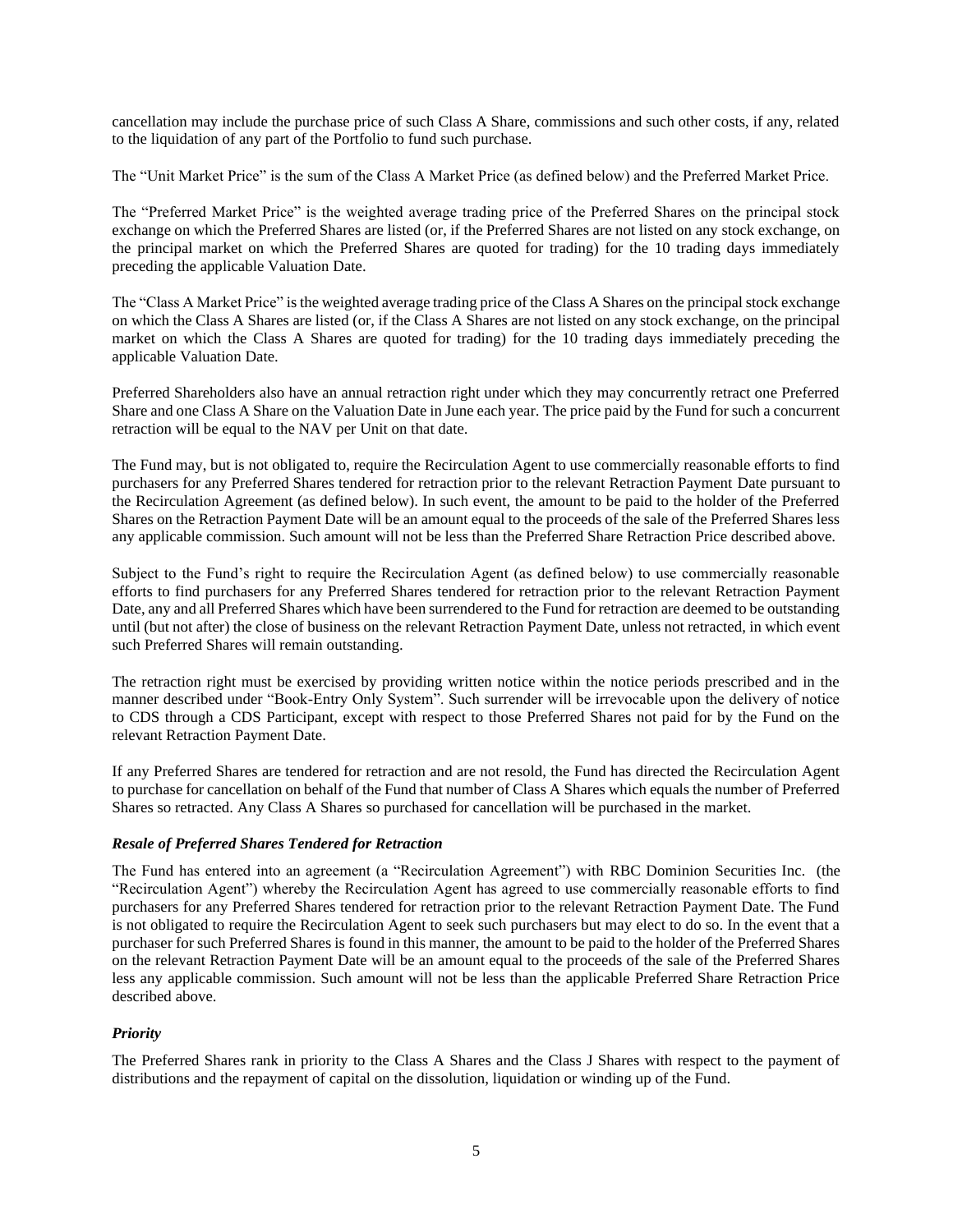#### <span id="page-8-0"></span>**Class A Shares**

## <span id="page-8-1"></span>*Distributions*

One of the Fund's investment objectives is to provide holders of Class A Shares with quarterly cash distributions targeted to be 8.0% per annum. Such distributions may consist of ordinary dividends, capital gains dividends or nontaxable returns of capital or any such combination. There can be no assurance that the Fund will be able to pay distributions to the Class A Shareholders.

No distributions will be paid on the Class A Shares if (a) the distributions payable on the Preferred Shares are in arrears; or (b) after the payment of the distribution by the Fund, the NAV per Unit would be less than \$15.00. As a result of declines in the NAV per Unit to values less than \$15.00, the Fund suspended the payment of monthly distributions on the Class A Shares effective December 2008. In addition, the Fund will not pay special distributions, meaning distributions in excess of the targeted 8.0% quarterly distribution, on the Class A Shares if after payment of the distribution the NAV per Unit would be less than \$23.50 unless the Fund would need to make such distribution so as to fully recover refundable taxes.

In the event that the Fund realizes capital gains, the Fund may, at its discretion make a special year end capital gains distribution in certain circumstances, including where the Fund has net realized capital gains, in Class A Shares and/or cash. Any capital gains distribution payable in Class A Shares will increase the aggregate adjusted cost base to Class A Shareholders of such shares. Immediately following payment of such a distribution in Class A Shares, the number of Class A Shares outstanding will be automatically consolidated such that the number of Class A Shares outstanding after such distribution will be equal to the number of Class A Shares outstanding immediately prior to such distribution.

Registrations of ownership in Class A Shares will be made through the book-entry system and the Fund will, prior to March 31 of each year, provide CDS with the information necessary to enable holders to complete an income tax return with respect to amounts paid or payable by the Fund to such holders in the calendar year.

## <span id="page-8-2"></span>*Redemptions*

All Class A Shares outstanding on the Termination Date will be redeemed by the Fund on such date. The redemption price payable by the Fund for a Class A Share on that date will be equal to the greater of (a) the NAV per Unit on that date minus \$10.00; and (b) nil.

Notice of redemption will be given to CDS Participants holding Class A Shares on behalf of the beneficial owners thereof at least 30 days prior to the Termination Date.

#### <span id="page-8-3"></span>*Retraction Privileges*

Class A Shares may be surrendered at any time for retraction to Computershare Investor Services Inc., the Fund's registrar and transfer agent, but will be retracted only on a monthly Valuation Date. Class A Shares surrendered for retraction by a shareholder at least ten business days prior to the monthly Valuation Date will be retracted on such Valuation Date and the shareholder will receive payment on or before the Retraction Payment Date.

Except as noted below, holders of Class A Shares whose shares are surrendered for retraction will be entitled to receive a retraction price per share (the "Class A Share Retraction Price") equal to the lesser of: (A) the sum of (1) 96% of the difference between (I) the NAV per Unit as of the applicable Valuation Date and (II) the cost to the Fund of purchasing a Preferred Share in the market for cancellation at any time after the applicable Valuation Date and prior to the applicable Retraction Payment Date and (2) any accrued and unpaid dividends thereon; and (B) the sum of (1) 96% of the difference between (I) the Unit Market Price as of the applicable Valuation Date and (II) the cost to the Fund of purchasing a Preferred Share in the market for cancellation at any time after the applicable Valuation Date and prior to the applicable Retraction Payment Date and (2) any accrued and unpaid dividends thereon. For purposes of the calculation noted above, the cost to the Fund of purchasing a Preferred Share in the market for cancellation may include the purchase price of such Preferred Share, commissions and such other costs, if any, related to the liquidation of any part of the Portfolio to fund such purchase.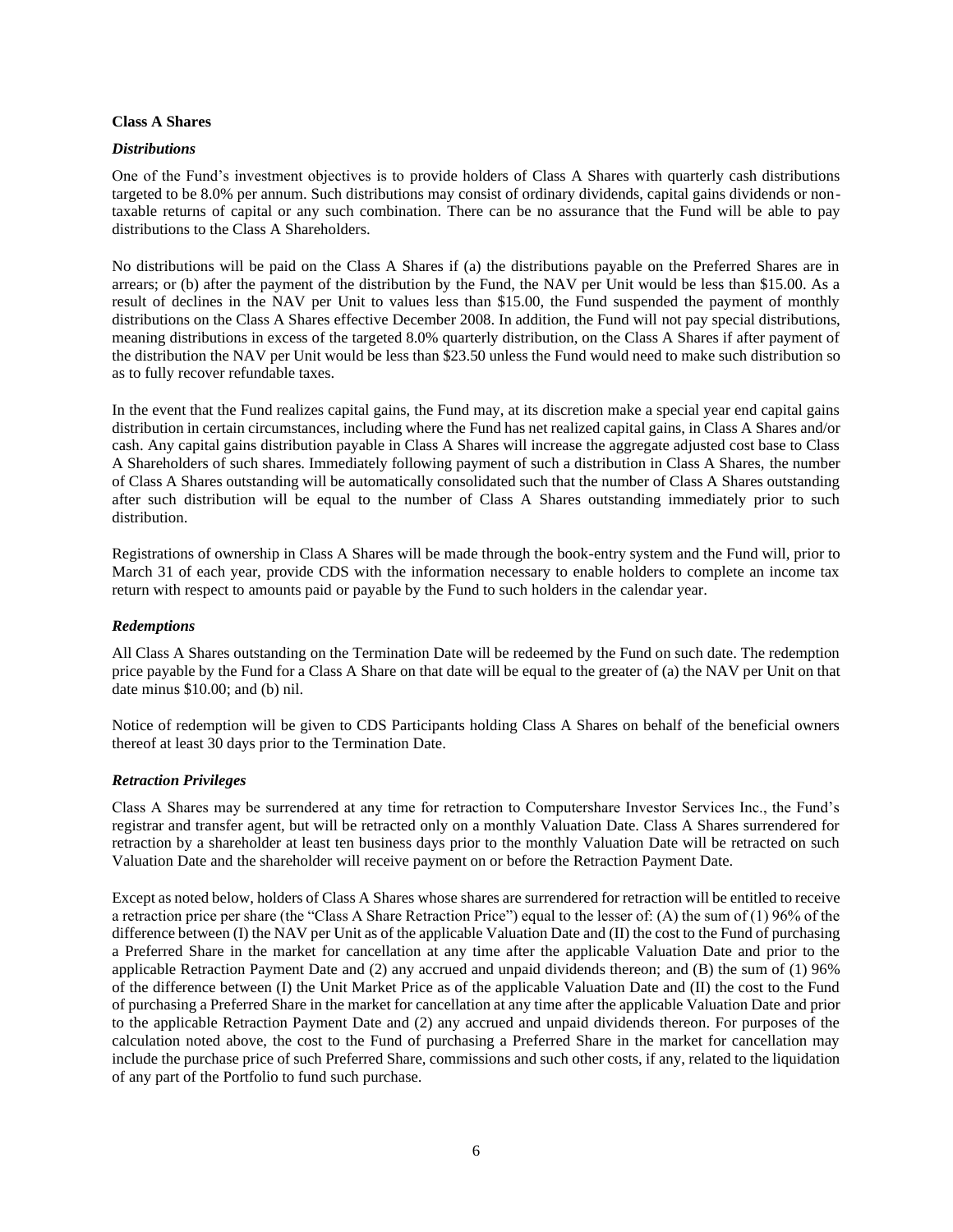Class A Shareholders also have an annual retraction right under which they may concurrently retract one Preferred Share and one Class A Share on the Valuation Date in June each year. The price paid by the Fund for such a concurrent retraction will be equal to the NAV per Unit.

The Fund may, but is not obligated to, require the Recirculation Agent to use commercially reasonable efforts to find purchasers for any Class A Shares tendered for retraction prior to the relevant Retraction Payment Date pursuant to the Recirculation Agreement. In such event, the amount to be paid to the holder of the Class A Shares on the Retraction Payment Date will be an amount equal to the proceeds of the sale of the Class A Shares less any applicable commission. Such amount will not be less than the Class A Share Retraction Price described above.

Subject to the Fund's right to require the Recirculation Agent to use commercially reasonable efforts to find purchasers for any Class A Shares tendered for retraction prior to the relevant Retraction Payment Date, any and all Class A Shares which have been surrendered to the Fund for retraction are deemed to be outstanding until (but not after) the close of business on the relevant Retraction Payment Date, unless not retracted thereon, in which event such Class A Shares will remain outstanding.

The retraction right must be exercised by providing written notice within the notice periods prescribed and in the manner described below under "Book-Entry Only System". Such surrender will be irrevocable upon the delivery of notice to CDS through a CDS Participant, except with respect to those Class A Shares that are not paid for by the Fund on the relevant Retraction Payment Date.

If any Class A Shares are tendered for retraction and are not resold, the Fund has directed the Recirculation Agent to purchase for cancellation on behalf of the Fund that number of Preferred Shares which equals the number of Class A Shares so retracted. Any Preferred Shares so purchased for cancellation will be purchased in the market.

## <span id="page-9-0"></span>*Resale of Class A Shares Tendered for Retraction*

Pursuant to the terms of the Recirculation Agreement, the Recirculation Agent will use commercially reasonable efforts to find purchasers for any Class A Shares tendered for retraction prior to the relevant Retraction Payment Date. The Fund is not obligated to require the Recirculation Agent to seek such purchasers but may elect to do so. In the event that a purchaser for such Class A Shares is found in this manner, the amount to be paid to the holder of the Class A Shares on the relevant Retraction Payment Date will be an amount equal to the proceeds of the sale of the Class A Shares less any applicable commission. Such amount will not be less than the applicable Class A Share Retraction Price described above.

#### <span id="page-9-1"></span>*Priority*

The Class A Shares rank subordinate to the Preferred Shares but in priority to the Class J Shares with respect to the payment of distributions and the repayment of capital on the dissolution, liquidation or winding up of the Fund.

#### <span id="page-9-2"></span>**Suspension of Retractions or Redemptions**

The Fund may suspend the redemption or retraction of the Preferred Shares or the Class A Shares or the payment of redemption or retraction proceeds: (a) during any period when normal trading in securities owned by the Fund is suspended on the Toronto or New York stock exchanges (provided more than 50% of the total assets of the Fund, by dollar value, trade on one of such suspended markets) and if those securities are not traded on any other exchange that represents a reasonably practical alternative for the Fund to execute trades in such securities; or (b) for any period not exceeding 120 days during which Mulvihill determines that conditions exist which render impractical the sale of assets of the Fund or which impair the ability of the Fund to determine the value of its assets, only with the prior approval of the securities regulatory authorities. The suspension may apply to all requests for retraction received prior to the suspension but as to which payment has not been made, as well as to all requests received while the suspension is in effect. All Preferred Shareholders or Class A Shares making such requests shall be advised by Mulvihill of the suspension and that the retraction will be effected at a price determined on the first applicable Valuation Date following the termination of the suspension. All such shareholders shall have and shall be advised that they have the right to withdraw their requests for retraction. The suspension shall terminate in any event on the first day on which the condition giving rise to the suspension has ceased to exist provided that no other condition under which a suspension is authorized then exists. To the extent not inconsistent with official rules and regulations promulgated by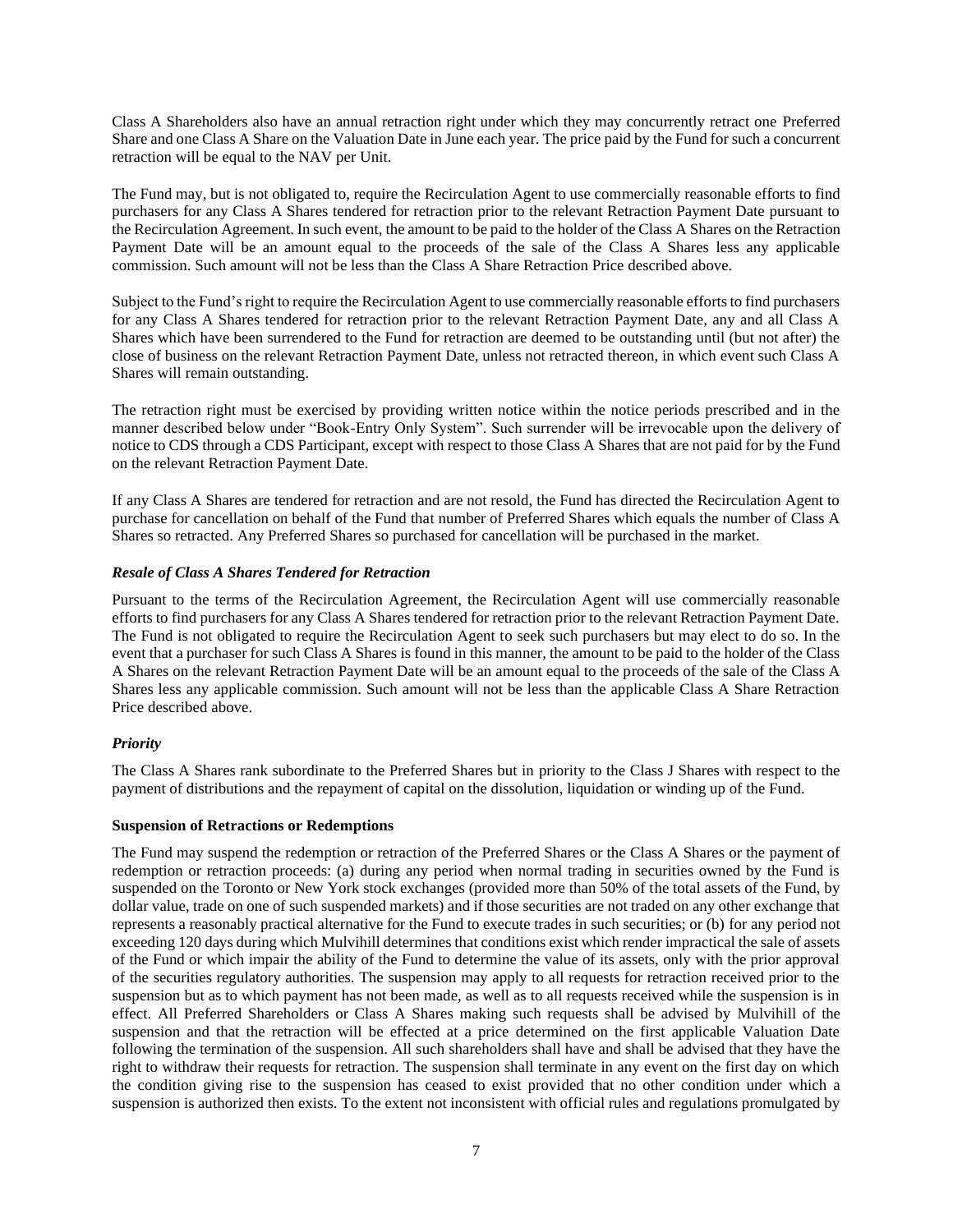any government body having jurisdiction over the Fund, any declaration of suspension made by Mulvihill shall be conclusive.

### <span id="page-10-0"></span>**Purchase for Cancellation**

Subject to applicable law, the Fund may at any time or times purchase Preferred Shares and Class A Shares for cancellation at prices per Unit not exceeding the NAV per Unit on the applicable Valuation Date immediately prior to such purchase.

## <span id="page-10-1"></span>**Class J Shares**

The holders of Class J Shares are not entitled to receive dividends. The holders of the Class J Shares are entitled to one vote per share. The Class J Shares are redeemable and retractable at a price of \$1.00 per share. The Class J Shares rank subordinate to both the Preferred Shares and the Class A Shares with respect to distributions on the dissolution, liquidation or winding-up of the Fund.

A trust established for the benefit of the holders from time to time of the Preferred Shares and the Class A Shares is the owner of record of all of the issued and outstanding Class J Shares. The Class J Shares have been escrowed with Computershare Trust Company of Canada pursuant to an escrow agreement dated February 17, 2004.

### <span id="page-10-2"></span>**Book-Entry Only System**

Registration of interests in and transfers of the Preferred Shares and the Class A Shares are made only through a bookentry only system administered by CDS. Preferred Shares and Class A Shares must be purchased, transferred and surrendered for retraction or redemption through a CDS Participant. All rights of an owner of Preferred Shares or Class A Shares must be exercised through, and all payments or other property to which such owner is entitled will be made or delivered by CDS or the CDS Participant through which the owner holds such Preferred Shares or Class A Shares. Upon purchase of any Preferred Shares or Class A Shares, the owner will receive only the customary confirmation. References in this annual information form to a holder of Preferred Shares or Class A Shares means, unless the context otherwise requires, the owner of the beneficial interest in such shares.

The ability of a beneficial owner of Preferred Shares or Class A Shares to pledge such shares or otherwise take action with respect to such owner's interest in such shares (other than through a CDS Participant) may be limited due to the lack of a physical certificate.

An owner of Preferred Shares or Class A Shares who wishes to exercise retraction privileges must do so by causing a CDS Participant to deliver to CDS (at its office in the City of Toronto) on behalf of the owner a written notice of the owner's intention to retract shares, no later than 5:00 p.m. (EST) on the relevant notice date. An owner who wishes to retract Preferred Shares or Class A Shares should ensure that the CDS Participant is provided with notice (the "Retraction Notice") of the owner's intention to exercise the owner's retraction privilege sufficiently in advance of the relevant notice date to permit the CDS Participant to deliver notice to CDS by the required time. The Retraction Notice will be available from a CDS Participant or Computershare Investor Services Inc. Any expense associated with the preparation and delivery of Retraction Notices will be borne by the owner exercising the retraction privilege.

By causing a CDS Participant to deliver to CDS a notice of the owner's intention to retract Preferred Shares or Class A Shares, an owner shall be deemed to have irrevocably surrendered such Preferred Shares or Class A Shares for retraction and appointed such CDS Participant to act as the owner's exclusive settlement agent with respect to the exercise of the retraction privilege and the receipt of payment in connection with the settlement of obligations arising from such exercise.

Any Retraction Notice that CDS determines to be incomplete, not in proper form or not duly executed shall for all purposes be void and of no effect and the retraction privilege to which it relates shall be considered for all purposes not to have been exercised. A failure by a CDS Participant to exercise retraction privileges or to give effect to the settlement thereof in accordance with the owner's instructions will not give rise to any obligations or liability on the part of the Fund to the CDS Participant or to the owner.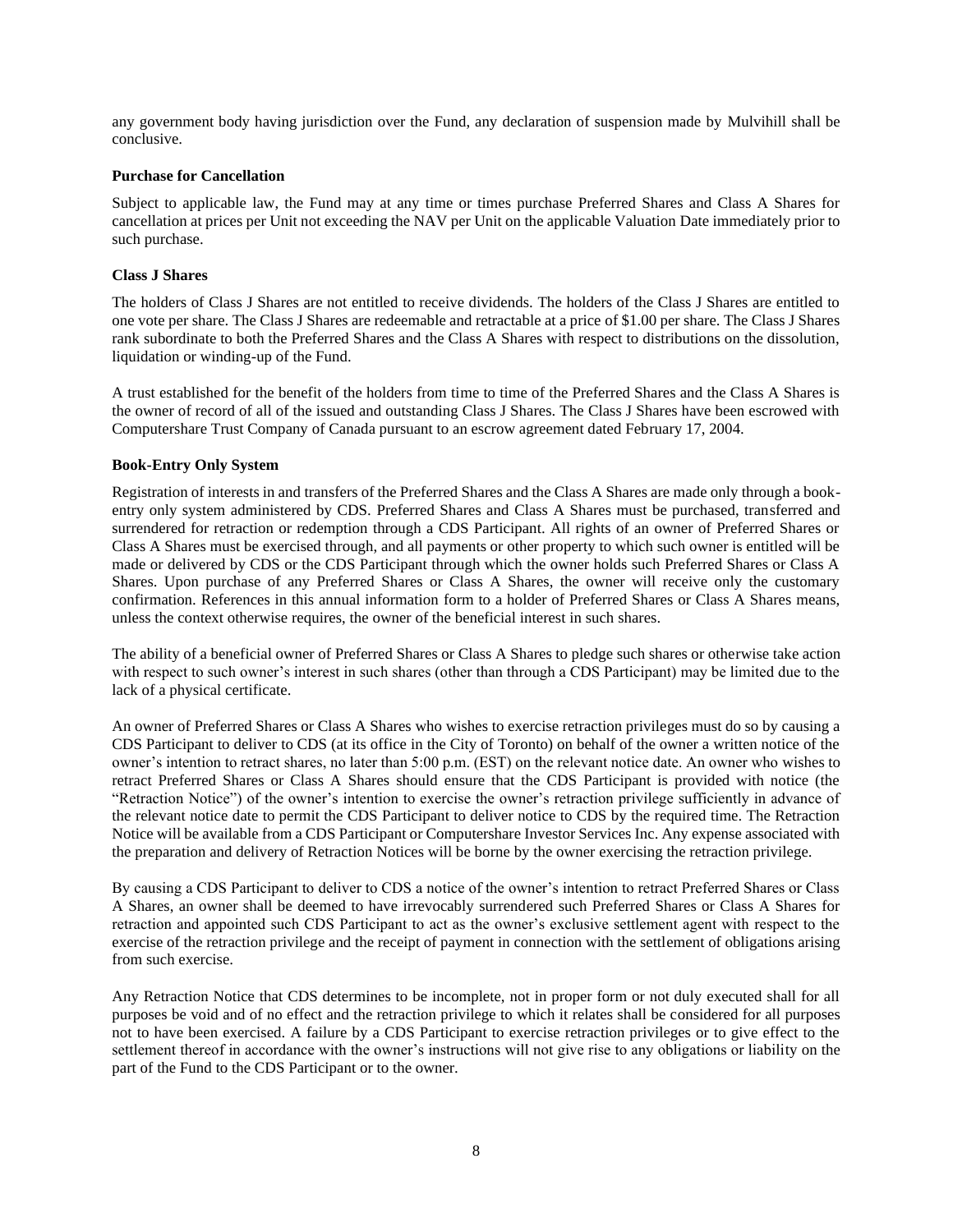The Fund has the option to terminate registration of the Preferred Shares or the Class A Shares through the book-entry only system in which case certificates for the Preferred Shares or the Class A Shares in fully registered form would be issued to beneficial owners of such shares or to their nominees.

## <span id="page-11-0"></span>**SHAREHOLDER MATTERS**

#### <span id="page-11-1"></span>**Meetings of Shareholders**

Except as required by law or under certain circumstances as set out below, Preferred Shareholders and Class A Shareholders will not be entitled to receive notice of, to attend or to vote at any meeting of shareholders of the Fund.

## <span id="page-11-2"></span>**Acts Requiring Shareholder Approval**

The following matters require the approval of the Preferred Shareholders and Class A Shareholders by a two-thirds majority vote (other than item (c) which requires approval by a simple majority vote) at a meeting called and held for such purpose, each voting separately as a class:

- (a) a change in the fundamental investment objectives and strategy of the Fund as described under "Investment Objectives and Strategy";
- (b) a change in the investment criteria of the Fund as described under "Investment Restrictions";
- (c) any introduction of, or change in the basis of calculating fees or other expenses that are charged to the Fund which could result in an increase in charges to the Fund;
- (d) a change of the manager of the Fund, other than a change resulting in an affiliate of such person assuming such position or, except as described herein, a change in the investment manager of the Fund, other than a change resulting in an affiliate of such person assuming such position;
- (e) a decrease in the frequency of calculating the NAV per Unit or of retraction privileges;
- (f) certain material reorganizations with, or transfer of assets to or from another investment fund or a reorganization that results in the Fund no longer being an investment fund;
- (g) a termination of the Investment Management Agreement (except as described under "Investment Management Agreement"); and
- (h) an amendment, modification or variation in the provisions or rights attaching to the Preferred Shares, Class A Shares or Class J Shares.

The auditors of the Fund may be changed without the prior approval of shareholders provided that the independent review committee of the Fund approves the change and shareholders are sent a written notice at least 60 days before the effective date of the change.

Each Preferred Share and each Class A Share will have one vote at such a meeting. Ten percent of the outstanding Preferred Shares and Class A Shares, respectively, represented in person or by proxy at the meeting will constitute a quorum. If no quorum is present, the Preferred Shareholders and Class A Shareholders then present will constitute a quorum at an adjourned meeting.

## <span id="page-11-3"></span>**Reporting to Shareholders**

The Fund will provide annual and semi-annual financial statements of the Fund to shareholders in accordance with applicable laws.

## <span id="page-11-4"></span>**INVESTMENT RESTRICTIONS**

The Fund is subject to certain investment criteria that, among other things, limit the equity securities and other securities that the Fund may acquire for the Portfolio. The Fund's investment criteria may not be changed without the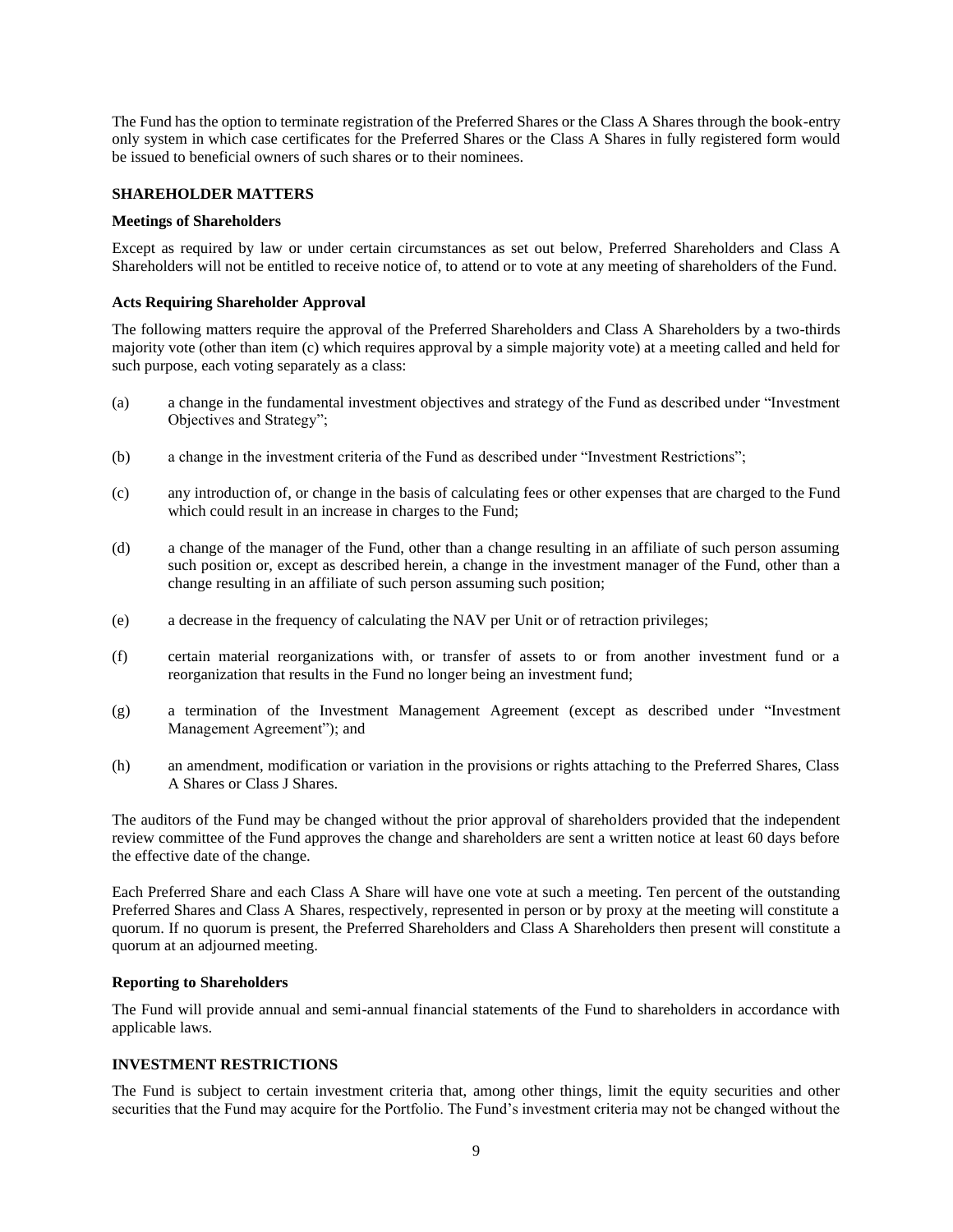approval of the holders of the Preferred Shares and Class A Shares by a two-thirds majority vote of such holders who attend and vote at a meeting called for such purpose. The Fund's investment criteria provide that the Fund may:

- (a) purchase securities of an issuer if:
	- (i) such securities are North American exchange traded common equity securities including common shares of an issuer included in the Portfolio Universe or the purchase is permitted under clause (iii) or (iv) below;
	- (ii) for issuers other than Canadian issuers, such securities have a minimum rating of "A" from Standard & Poor's or a comparable rating from an equivalent rating agency;
	- (iii) after such purchase, no more than 25% of the NAV of the Fund is invested in common shares of financial services or real estate companies other than those issuers included in the Portfolio Universe as long as such companies have a market capitalization at the time of investment of at least US\$10 billion and a minimum local currency issuer credit rating of "A-" from Standard & Poor's or a comparable rating from an equivalent rating agency; or
	- (iv) such securities are securities of public investment funds including exchange traded funds or other Mulvihill funds (provided that no more than 15% of the net asset value of the Fund may be invested in securities of other Mulvihill funds) that provide exposure to the securities listed in (i), (ii) and (iii) above.
- (b) purchase equity securities of issuers other than those in the Portfolio Universe and purchase debt securities only if such securities are cash equivalents;
- (c) write a call option in respect of any security only if such security is actually held by the Fund in the Portfolio at the time the option is written;
- (d) dispose of any security included in the Fund's Portfolio that is subject to a call option written by the Fund only if such option has either terminated or expired;
- (e) write put options in respect of any security only if (i) the Fund is permitted to invest in such security, and (ii) so long as the options are exercisable, the Fund continues to hold cash equivalents sufficient to acquire the security underlying the options at the aggregate strike price of such options;
- (f) reduce the total amount of cash equivalents held by the Fund, only if the total amount of cash equivalents held by the Fund remains an amount not less than the aggregate strike price of all outstanding put options written by the Fund;
- (g) invest up to 10% of its net assets to purchase call options in respect of securities in which the Fund is permitted to invest;
- (h) not invest in the securities of any non-resident corporation or trust or other non-resident entity if the Fund would be required to mark its investment in such securities to market in accordance with proposed sections 94.2 or 94.3 of the *Income Tax Act* (Canada) (the "Tax Act") or to include any significant amounts in income pursuant to proposed section 94.1 of the Tax Act, as set forth in the proposed amendments to the Tax Act dealing with foreign investment entities released on November 9, 2006 (or amendments to such proposals, provisions as enacted into law or successor provisions thereto);
- (i) not enter into any arrangement (including the acquisition of securities for the Portfolio and the writing of covered call options in respect thereof) where the result is a dividend rental arrangement for the purposes of the Tax Act; and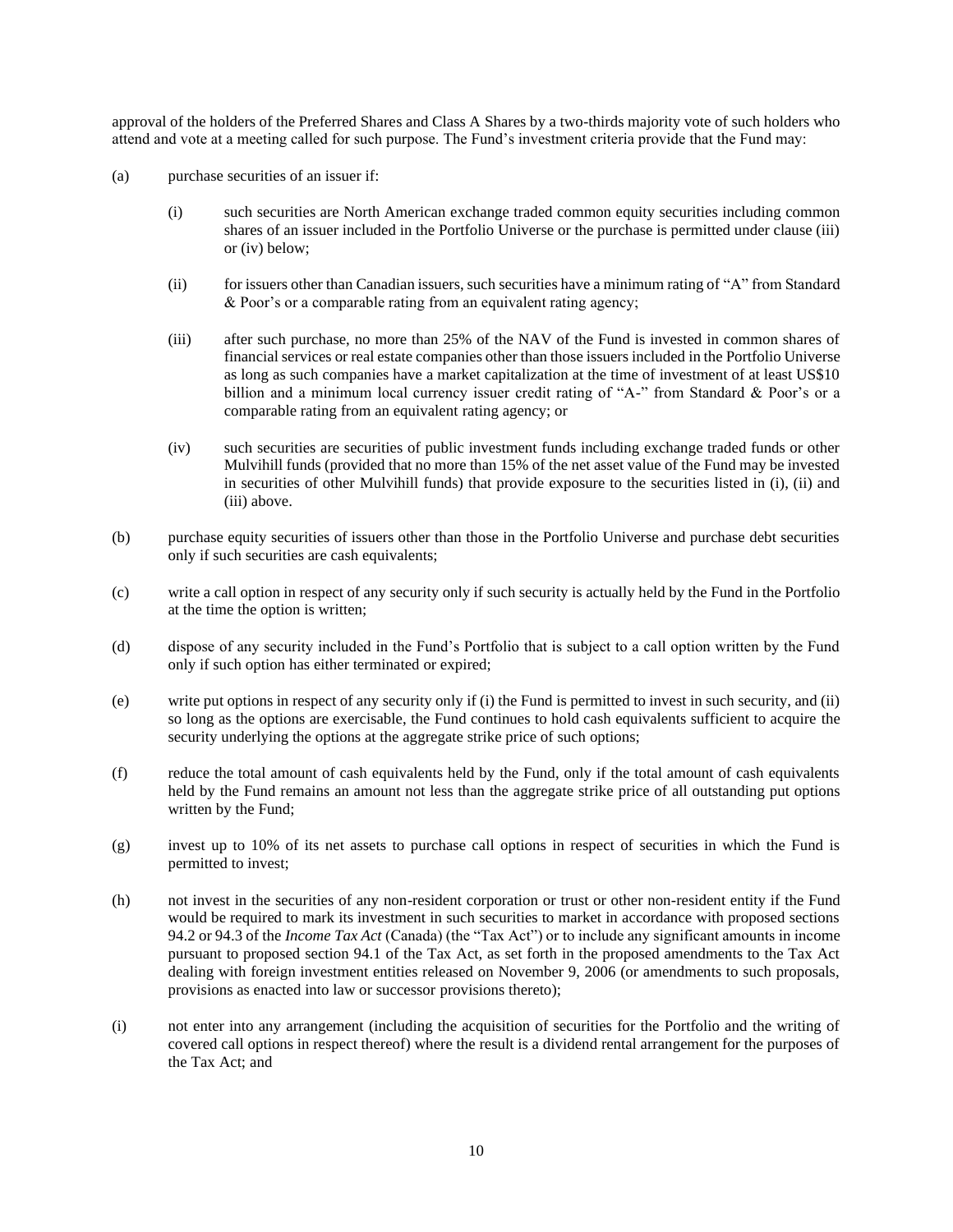(j) purchase derivatives and enter into derivative or other transactions, including call options and put options, and short-sale arrangements, only as specifically permitted under NI 81-102 or as permitted by the Canadian Securities Administrators.

Notwithstanding the foregoing, at the Manager's discretion, the Fund may be invested entirely in cash or cash equivalents denominated in Canadian or U.S. dollars.

In addition, as a mutual fund, the Fund is subject to certain restrictions and practices contained in securities legislation including NI 81-102, which are designed in part to ensure the investments of the Fund are diversified and relatively liquid and to ensure the proper administration of the Fund. A copy of such standard investment restrictions and practices will be provided by Mulvihill to any person on request. The Fund has obtained an exemption from certain of the provisions of NI 81-102 including:

- (a) Section 10.3 to permit the Fund to calculate the retraction price for the Preferred Shares and the Class A Shares in the manner described in this annual information form and on the applicable Valuation Date;
- (b) Section 10.4 to permit the Fund to make retraction payments within eight business days following the applicable Valuation Date;
- (c) Subsection  $12.1(1)$  to relieve the Fund from the requirement to file the prescribed compliance reports;
- (d) Clause  $13.1(1)(b)$  to permit the Fund to calculate its NAV once each week and on the last business day of each month; and
- (e) Section 14.1 to relieve the Fund from the requirement relating to the record date for the payment of distributions of the Fund, provided that it complies with the applicable requirements of the TSX.

### <span id="page-13-0"></span>**Use of Other Derivative Instruments**

The Fund may purchase put options in order to protect the Fund from declines in the market prices of the individual securities in the Portfolio or in the value of the Portfolio as a whole. The Fund may enter into trades to close out positions in such permitted derivatives. The Fund may also invest up to 10% of its net assets to purchase call options in respect of securities in which the Fund is permitted to invest. In addition to writing covered call options and cash covered put options, to the extent permitted by Canadian securities regulators, from time to time, the Fund may also purchase call options and put options with the effect of closing out existing call options and put options written by the Fund.

#### <span id="page-13-1"></span>**Securities Lending**

In order to generate additional returns, the Fund may lend Portfolio securities to securities borrowers acceptable to the Fund pursuant to the terms of a securities lending agreement between the Fund and any such borrower (a "Securities Lending Agreement"). Under a Securities Lending Agreement: (a) the borrower will pay to the Fund a negotiated securities lending fee and will make compensation payments to the Fund equal to any distributions received by the borrower on the securities borrowed; (b) the securities loans must qualify as "securities lending arrangements" for the purposes of the Tax Act; and (c) the Fund will receive prescribed collateral security. Currently, the Fund does not lend securities. Any future securities lending by the Fund will be done in accordance with the provisions of NI 81-102. The Custodian will be responsible for the ongoing administration of any such securities loans, including the obligation to mark-to-market the collateral on a daily basis. The Fund has not engaged in any securities lending to date.

## <span id="page-13-2"></span>**CALCULATION OF NET ASSET VALUE AND NET ASSET VALUE PER UNIT**

The NAV of the Fund on a particular date will be equal to (a) the aggregate value of the assets of the Fund, less (b) the aggregate value of the liabilities of the Fund, including any distributions declared and not paid that are payable to shareholders on or before such date, less (c) the stated capital of the Class J Shares (\$100). For greater certainty, the Preferred Shares will not be treated as liabilities for these purposes. The "NAV per Unit" on any day is obtained by dividing the NAV of the Fund on such day by the number of Units outstanding on that day.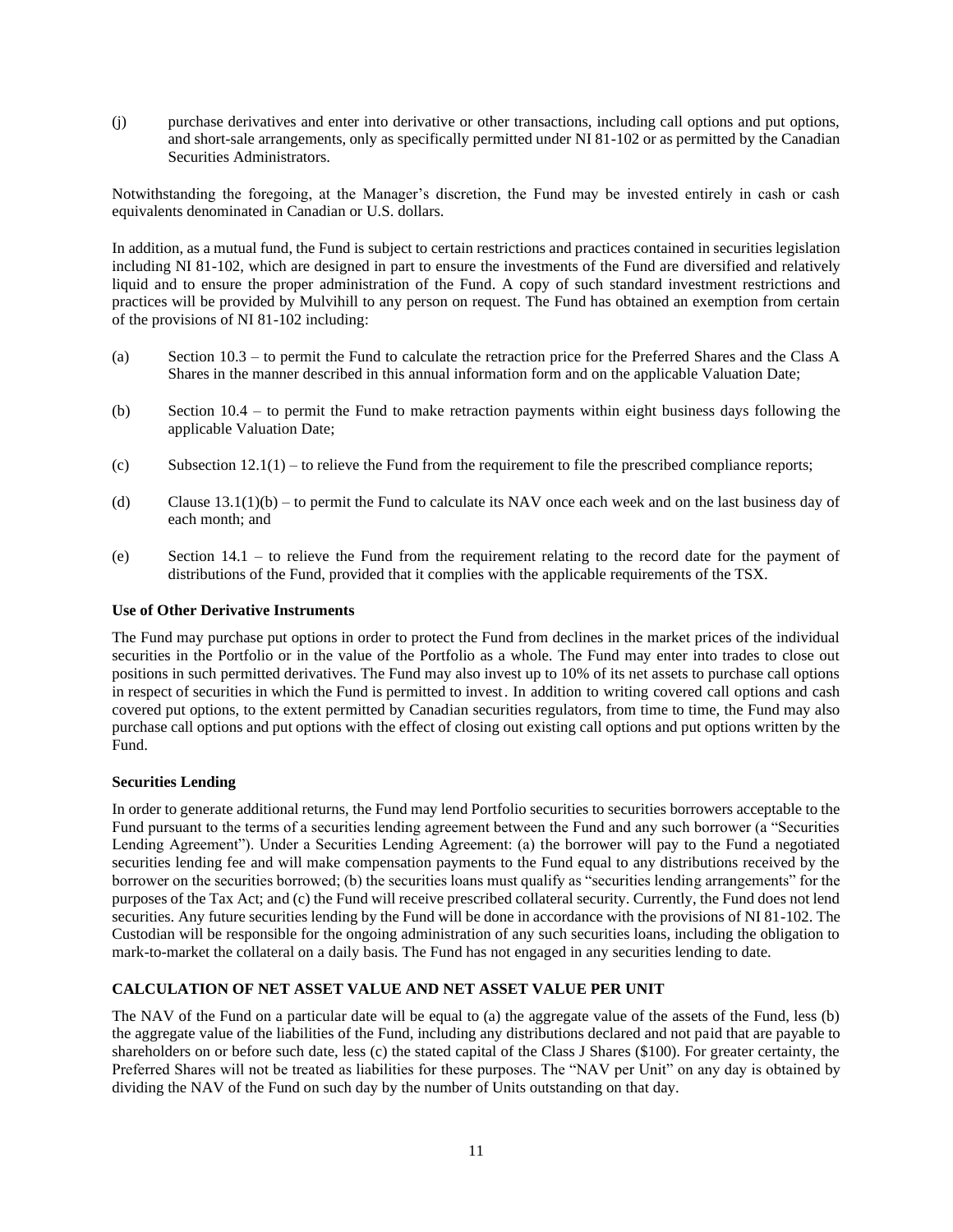The NAV per Unit will be calculated once each week at the close of business. In the last week of the month, the NAV per Unit will be calculated on the last business day of the month at the close of business. Such information will be provided by Mulvihill to shareholders on request and will be available at no cost on a weekly basis on the Manager's website at www.mulvihill.com.

#### <span id="page-14-0"></span>**Valuation Policies and Procedures**

In determining the NAV of the Fund at any time:

- (a) the value of any security, index futures or index options thereon that is listed on any recognized exchange shall be determined by the closing sale price at the valuation time or, if there is no closing sale price, the average between the closing bid and the closing asked price on the day on which the NAV is being determined, all as reported by any report in common use or authorized as official by a recognized stock exchange; provided that if such stock exchange is not open for trading on that date, then on the last previous date on which such stock exchange was open for trading;
- (b) where a covered clearing corporation option, option on futures or over-the-counter option is written, the premium received by the Fund shall be reflected as a deferred credit that shall be valued at an amount equal to the current market value of the clearing corporation option, option on futures or over-the-counter option that would have the effect of closing the position. Any difference resulting from revaluation of such options shall be treated as an unrealized gain or loss on investment. The deferred credit shall be deducted in arriving at the NAV. The securities, if any, which are the subject of a written clearing corporation option, or over-thecounter option shall be valued at their then current market value;
- (c) purchased or written clearing corporation options, options on futures, over-the-counter options, debt-like securities and listed warrants shall be valued at the current market value thereof;
- (d) the value of any cash on hand, on deposit or on call, prepaid expenses, cash dividends declared and interest accrued and not yet received, shall be deemed to be the face amount thereof, unless the Fund determines that any such deposit or call loan is not worth the face amount thereof, in which event the value thereof shall be deemed to be such value as the Fund determines to be the reasonable value thereof;
- (e) the value of a futures contract or a forward contract shall be the gain or loss with respect thereto that would be realized if, at the valuation time, the position in the futures contract or the forward contract were to be closed out unless daily limits are in effect in which case fair value shall be based on the current market value of the underlying interest;
- (f) margin paid or deposited in respect of futures contracts and forward contracts shall be reflected as an account receivable and margin consisting of assets other than cash shall be noted as held as margin;
- (g) the value of any bonds, debentures, and other debt obligations shall be valued by taking the average of the bid and ask prices on the valuation date at such times as the Fund, in its discretion, deems appropriate. Shortterm investments including notes and money market instruments shall be valued at cost plus accrued interest;
- (h) the value of any security, the resale of which is restricted or limited, shall be the lesser of the value thereof based on reported quotations in common use and that percentage of the market value of securities of the same class, the trading of which is not restricted or limited by reason of any representation, undertaking or agreement or by law, equal to the percentage that the Fund's acquisition cost was of the market value of such securities at the time of acquisition; provided that a gradual taking into account of the actual value of the securities may be made where the date on which the restriction will be lifted is known;
- (i) securities of any unlisted underlying fund held by the Fund will be valued at the net asset value of such securities as provided by such fund from time to time;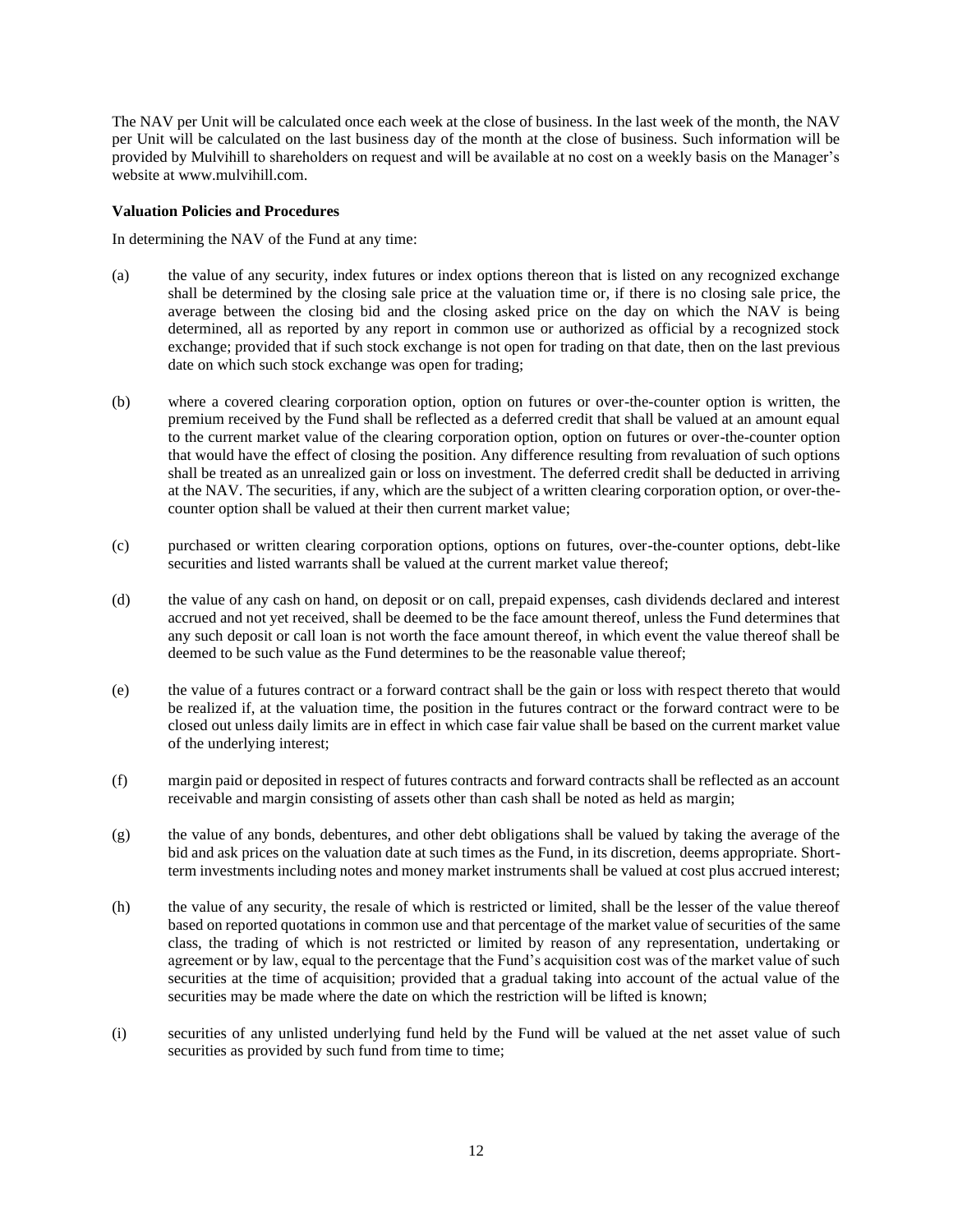- (j) all Fund property valued in a foreign currency and all liabilities and obligations of the Fund payable by the Fund in foreign currency shall be converted into Canadian dollars by applying the rate of exchange obtained from the best available sources to the Fund, including, but not limited to, the Fund or any of its affiliates;
- (k) all expenses or liabilities (including fees payable to the Fund) of the Fund shall be calculated on an accrual basis; and
- (l) the value of any security or property to which, in the opinion of the Fund, the above valuation principals cannot be applied shall be the fair value thereof determined in such manner as the Fund from time to time provides.

The above principles are used to calculate NAV for all purposes other than financial statement reporting. With respect to financial reporting, International Financial Reporting Standards requires that portfolio securities in an active market be valued based on a price within the bid-ask spread. The Fund uses the last traded market price (closing sale price) for both financial assets and financial liabilities where the last traded price falls within the day's bid-ask spread. In circumstances where the last traded price is not within the bid-ask spread, the Manager determines the point within the bid-ask spread that is most representative of fair value based on the specific facts and circumstances.

## <span id="page-15-0"></span>**RESPONSIBILITY FOR OPERATIONS**

#### <span id="page-15-1"></span>**The Manager**

Mulvihill was incorporated in 1984 by The Canada Trust Company under the name CT Investment Counsel Inc. ("CTIC") to manage the institutional pension fund business of The Canada Trust Company. In 1985, The Canada Trust Company and The Canada Permanent Trust Company amalgamated resulting in all of the pension assets managed by The Canada Permanent Trust Company being transferred to CTIC management. In addition, the investment professionals of The Canada Permanent Trust Company joined the CTIC team.

In February 1995, John P. Mulvihill purchased 100% of CTIC from The Canada Trust Company and changed CTIC's name to Mulvihill Capital Management Inc. Mulvihill became the manager of the Fund on September 1, 2010 as successor by amalgamation with Mulvihill Fund Services Inc. On October 3, 2011, Mulvihill announced a name change to Strathbridge Asset Management Inc. Subsequently, in connection with the amalgamation of Strathbridge Asset Management Inc. with Mulvihill, Mulvico Investments One Inc. and 1337438 B.C. Ltd. under the *Business Corporations Act* (British Columbia) on January 1, 2022, Strathbridge Asset Management Inc. changed its name to Mulvihill.

Pursuant to a management agreement made between the Fund and Mulvihill dated January 27, 2004, as amended on November 6, 2009 (the "Management Agreement"), Mulvihill is the Manager of the Fund and, as such, is responsible for providing or arranging for required administrative services to the Fund including: authorizing the payment of operating expenses incurred on behalf of the Fund; preparing financial statements, financial and accounting information as required by the Fund; ensuring that shareholders are provided with interim and semi-annual financial statements and other reports as are required by applicable law; ensuring that the Fund complies with regulatory requirements and applicable stock exchange listing requirements; preparing the Fund's reports to shareholders and the Canadian securities regulatory authorities; determining the amount of dividends to be paid by the Fund; and negotiating contractual agreements with third-party providers of services, including registrars, transfer agents, auditors and printers.

Mulvihill shall exercise the powers and discharge the duties of its office honestly, in good faith and in the best interests of shareholders, and shall exercise the degree of care, diligence and skill that a reasonably prudent manager would exercise in similar circumstances.

Mulvihill may resign as Manager of the Fund upon 60 days' notice to shareholders and the Fund or such lesser notice as the Fund may accept. If Mulvihill resigns it may appoint its successor, but its successor must be approved by shareholders unless it is an affiliate of Mulvihill. If Mulvihill commits certain events of bankruptcy or insolvency or is in material breach or default of its obligations under the Management Agreement and such breach or default has not been cured within 30 days after notice of the same has been given to Mulvihill, the Fund shall give notice to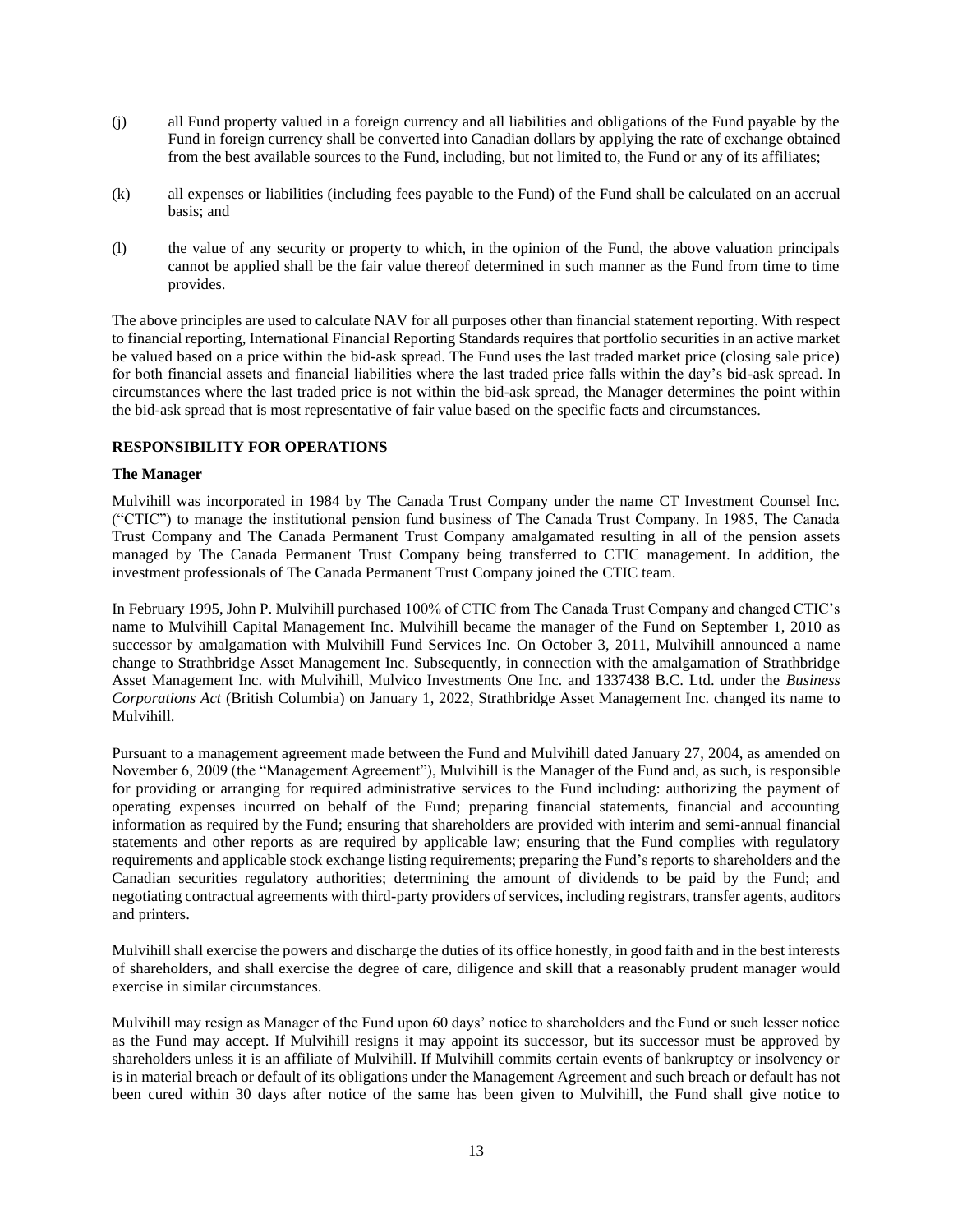shareholders and the shareholders may remove Mulvihill and appoint a successor manager. Except as described above, Mulvihill cannot be terminated as manager of the Fund.

Mulvihill is entitled to fees as Manager for its services under the Management Agreement and will be reimbursed for all reasonable costs and expenses incurred by Mulvihill on behalf of the Fund. In addition, Mulvihill and each of its directors, officers, employees and agents will be indemnified by the Fund for all liabilities, costs and expenses incurred in connection with any action, suit or proceeding that is proposed or commenced or other claim that is made against Mulvihill or any of its officers, directors, employees or agents in the exercise of its duties as manager, except those resulting from Mulvihill's wilful misconduct, bad faith, negligence or breach of its obligations under the Management Agreement.

The management services of Mulvihill under the Management Agreement are not exclusive and nothing in the Management Agreement prevents Mulvihill from providing similar management services to other investment funds and other clients (whether or not their investment objectives and policies are similar to those of the Fund) or from engaging in other activities.

### <span id="page-16-0"></span>**Directors and Officers of the Manager**

as follows: *Name and Municipality of Residence Principal Occupation*

The name and municipality of residence and principal occupation of each of the directors and officers of Mulvihill are

| <i>Name and Municipality of</i><br><b>Residence</b> | т гикиран өссиранон                                             |
|-----------------------------------------------------|-----------------------------------------------------------------|
| John P. Mulvihill<br>Toronto, Ontario               | Chairman, Chief Executive Officer, Secretary and Director       |
| John P. Mulvihill Jr.<br>Toronto, Ontario           | President – Portfolio Manager and Director                      |
| John D. Germain<br>Toronto, Ontario                 | Senior Vice-President, Chief Financial Officer and Director     |
| Peggy Shiu<br>Toronto, Ontario                      | Vice-President – Portfolio Manager and Chief Compliance Officer |
| Jack Way<br>Georgetown, Ontario                     | Vice-President – Portfolio Manager                              |
| Jeff Dobson<br>Milton, Ontario                      | Vice-President – Portfolio Manager                              |

Each of the officers and directors listed above has held their position with Mulvihill or an affiliate during the five years preceding the date hereof.

## <span id="page-16-1"></span>**The Investment Manager**

Mulvihill manages the Fund's investment portfolio in a manner consistent with the investment objectives, strategy and criteria of the Fund pursuant to an investment management agreement made between the Fund and Mulvihill dated January 27, 2004 (the "Investment Management Agreement").

All the individuals on the team responsible for investment management at Mulvihill have significant experience in managing investment portfolios. The officers of Mulvihill who are primarily responsible for the management of the Fund's portfolio are John P. Mulvihill and John D. Germain. Also assisting in the management of the portfolio are John P. Mulvihill Jr., Jeff Dobson, Peggy Shiu, Jack Way and Jeff Thompson.

**John P. Mulvihill**, Chairman, Chief Executive Officer, Secretary and Director of Mulvihill, is the senior portfolio manager of Mulvihill and has over 50 years of investment management experience. Prior to purchasing CTIC from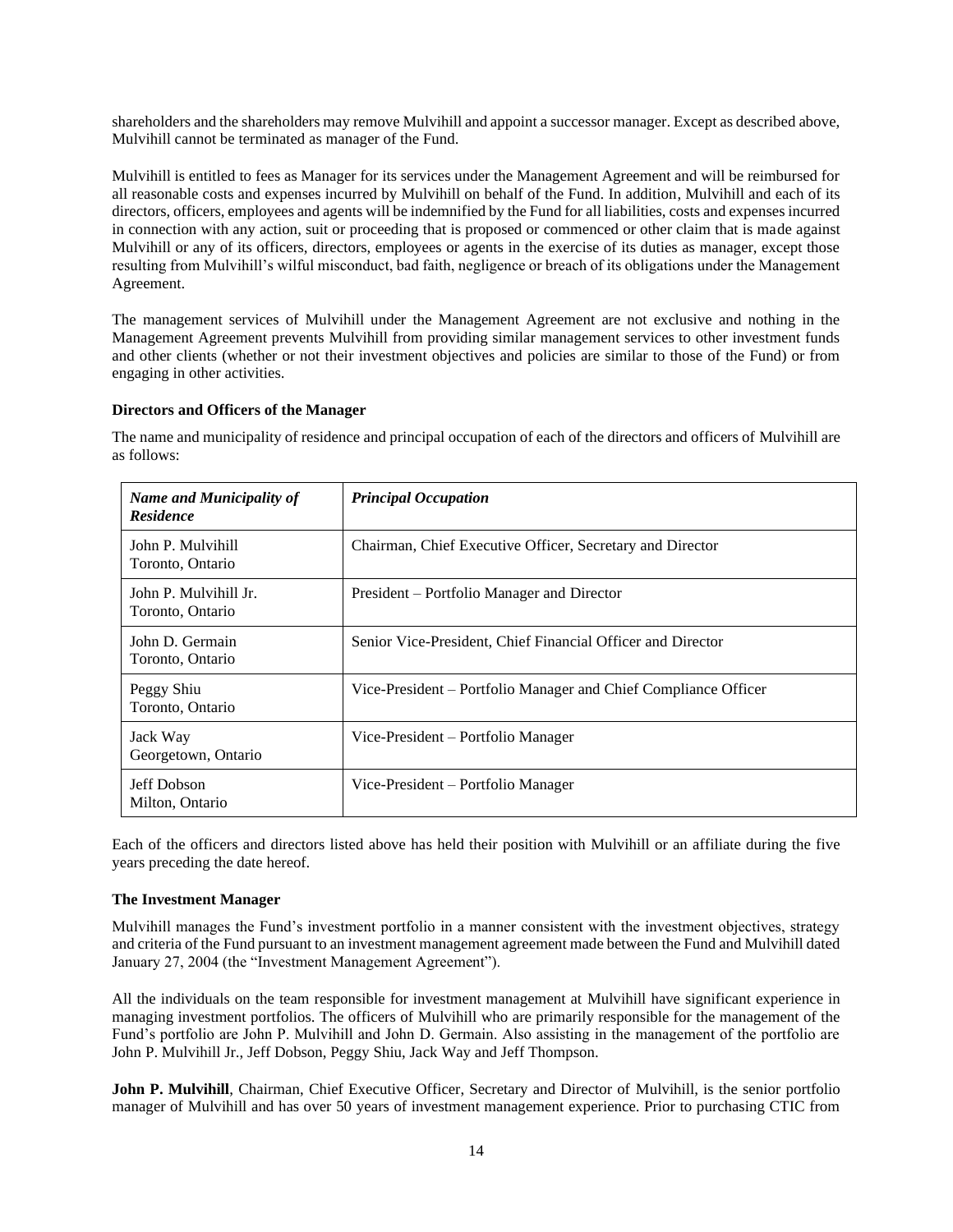The Canada Trust Company in 1995, Mr. Mulvihill had been Chairman of CTIC since 1988. At CTIC he had primary responsibility for the asset allocation and portfolio management of CTIC's pension and mutual fund assets.

**John P. Mulvihill Jr.**, President and Director of Mulvihill, has been with Mulvihill since April 2008. John's primary focus is on the development and implementation of the firm's various investment strategies within the Structured Products Group, while also assisting with product and business development in the High Net Worth division.

**John D. Germain**, Senior Vice-President, Chief Financial Officer and Director of Mulvihill, has been with Mulvihill since March 1997 and is responsible for the overall portfolio management with over 29 years of investment management experience. Prior to joining Mulvihill, he had been employed at Merrill Lynch Canada Inc. since 1992.

**Jeff Dobson**, Vice-President, joined Mulvihill in April 2001 after nearly 16 years at Scotia Capital. He brings extensive experience in portfolio management, especially in the use of equity options. His most recent position prior to joining Mulvihill involved managing a portfolio comprised of equity options, their underlying stocks, as well as equity index derivatives.

**Peggy Shiu**, Vice-President and Chief Compliance Officer, has been with Mulvihill since April 1995. She is a member of the investment management team and has extensive experience in the Canadian, U.S. and ADR equity markets.

**Jack Way**, Vice-President, has been with Mulvihill since August 1998 and brings an extensive background in asset management with over 50 years of experience as an investment manager during which he spent considerable time working in the U.S. market.

**Jeff Thompson**, Portfolio Manager, has been with Mulvihill since 1990 primarily working in the fixed income group. Since 2008 he has worked extensively on trading equity options and foreign currency hedging.

## <span id="page-17-0"></span>*Investment Management Agreement*

The services provided by Mulvihill pursuant to the Investment Management Agreement include making all investment decisions for the Portfolio and the writing, purchase and sale of all option contracts in accordance with the investment objectives, strategy and restrictions of the Fund. Decisions as to the purchase and sale of securities and as to the execution of all portfolio and other transactions will be made by Mulvihill. In the purchase and sale of securities for the Fund and the trading of option contracts, Mulvihill will seek to obtain overall services and prompt execution of orders on favourable terms.

Under the Investment Management Agreement, Mulvihill is required to act at all times on a basis which is fair and reasonable to the Fund, to act honestly and in good faith with a view to the best interests of the shareholders of the Fund and to exercise the degree of care, diligence and skill that a reasonably prudent portfolio manager would exercise in comparable circumstances. The Investment Management Agreement provides that Mulvihill shall not be liable in any way for any default, failure or defect in any of the securities of the Fund, nor shall it be liable if it has satisfied the duties and standard of care, diligence and skill set forth above. Mulvihill will, however, incur liability in cases of wilful misconduct, bad faith, negligence or breach of its obligations under the Investment Management Agreement.

The Investment Management Agreement, unless terminated as described below, will continue in effect until the Termination Date. The Fund may terminate the Investment Management Agreement only if Mulvihill has committed certain events of bankruptcy or insolvency or is in material breach or default of the provisions and such breach has not been cured within 30 days after notice has been given to Mulvihill by the Fund.

Except as set out below, Mulvihill may not terminate the Investment Management Agreement or assign the same except to an affiliate of Mulvihill, without approval of the shareholders of the Fund. Mulvihill may terminate the Investment Management Agreement if the Fund is in material breach or default of the provisions thereof and such breach or default has not been cured within 30 days of notice of the same to the Fund or if there is a material change in the fundamental investment objectives, strategy or criteria of the Fund.

Mulvihill is entitled to fees for its services as Investment Manager under the Investment Management Agreement and will be reimbursed for all reasonable costs and expenses incurred by Mulvihill on behalf of the Fund. In addition,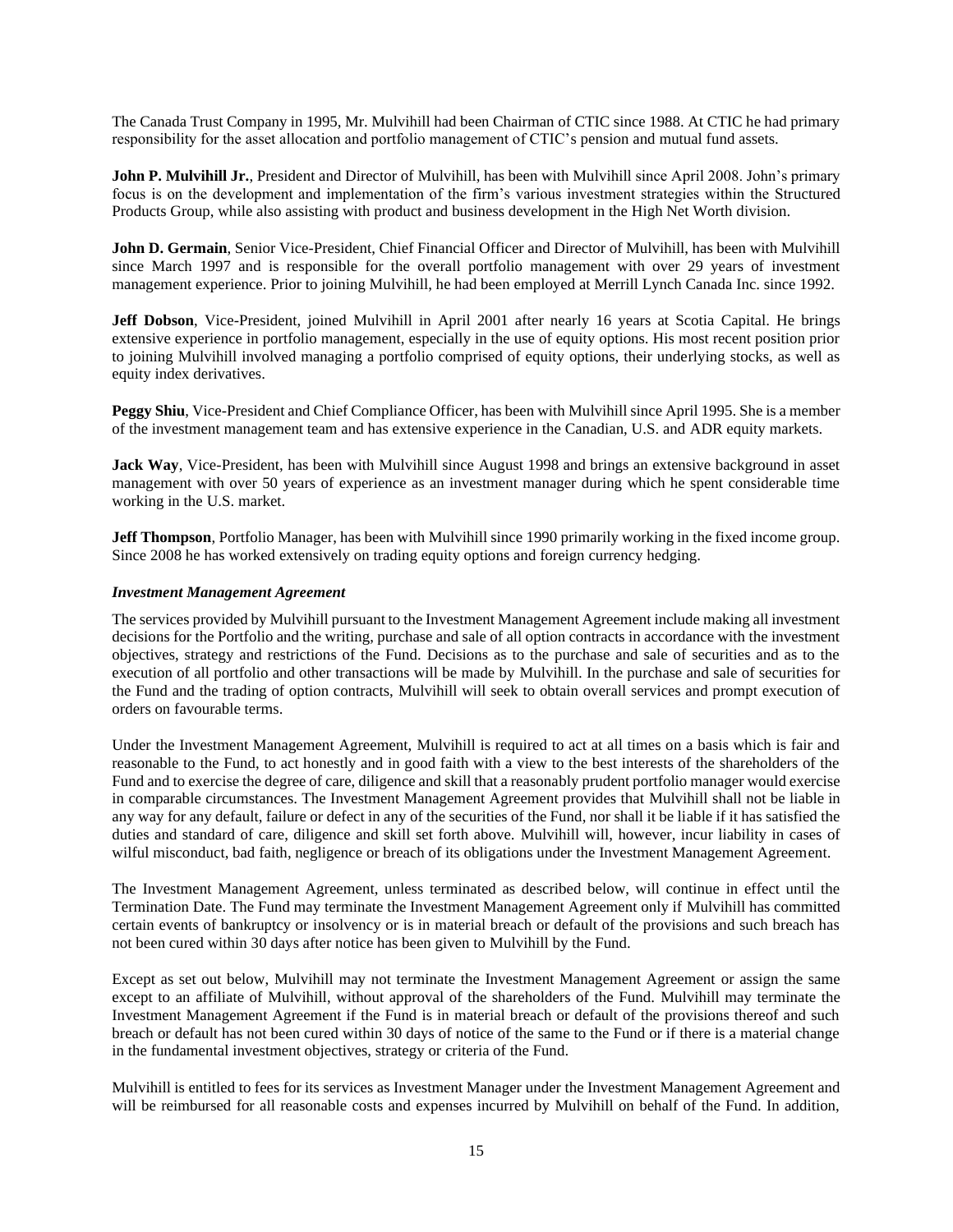Mulvihill and each of its directors, officers, employees and agents will be indemnified by the Fund for all liabilities, costs and expenses incurred in connection with any action, suit or proceeding that is proposed or commenced or other claim that is made against Mulvihill or any of its officers, directors, employees or agents in the exercise of its duties as investment manager of the Fund, except those resulting from Mulvihill's wilful misconduct, bad faith, negligence or breach of its obligations under the Investment Management Agreement and provided the Fund has reasonable grounds to believe the action or inaction that gave rise to such claim was in the best interests of the Fund.

## <span id="page-18-0"></span>**CONFLICTS OF INTEREST**

## <span id="page-18-1"></span>**Principal Holders of Securities**

CDS & Co., the nominee of CDS, holds all Preferred Shares and Class A Shares as registered owner for various brokers and other persons on behalf of their clients and others. As of March 21, 2022, the Fund and the Manager are not aware of (a) any holders of Preferred Shares that beneficially own, directly or indirectly, more than 10% of the Preferred Shares of the Fund, or (b) any holders of Class A Shares that beneficially own, directly or indirectly, more than 10% of the Class A Shares of the Fund.

As of March 21, 2022, the directors and officers of the Manager beneficially owned, in aggregate, less than 10% of the outstanding Preferred Shares and Class A Shares of the Fund and the members of the IRC (as defined below) beneficially owned, in aggregate, less than 10% of the outstanding Preferred Shares and Class A Shares.

World Financial Split Trust, a trust established for the benefit of the holders of the Preferred Shares and Class A Shares from time to time, owns 100% of the 100 issued and outstanding Class J Shares of the Fund. The Class J Shares are held in escrow by Computershare Trust Company of Canada pursuant to an escrow agreement dated February 17, 2004.

As of March 21, 2022, John P. Mulvihill owned of record and beneficially 95,073 shares (100%) of Mulvihill Capital Inc., which is the sole shareholder of Strathbridge.

#### <span id="page-18-2"></span>**FUND GOVERNANCE**

#### <span id="page-18-3"></span>**Independent Review Committee**

Under NI 81-107, all publicly offered investment funds, including the Fund, are required to establish an independent review committee (the "IRC") to whom the manager of the fund must refer all conflict of interest matters for review or approval. NI 81-107 also imposes obligations upon the manager to establish written policies and procedures for dealing with conflict of interest matters, maintain records in respect of those matters and provide assistance to the IRC in carrying out its functions. The IRC is required to conduct regular assessments and provide reports to the manager and securityholders in respect of its activities.

The members of the IRC of the Fund are Michael M. Koerner, Peter Gillin and Robert G. Bertram. . The aggregate compensation paid by the Fund to the members of the IRC for the year ended December 31, 2021 was \$11,867.

#### <span id="page-18-4"></span>**Directors and Officers of the Fund**

The following are the names, municipalities of residence, positions and principal occupations of the directors and officers of the Fund:

| <b>Name and Municipality</b><br>of Residence    | <b>Position with the Fund</b>                                | <b>Principal Occupation</b>                                                  |
|-------------------------------------------------|--------------------------------------------------------------|------------------------------------------------------------------------------|
| John P. Mulvihill<br>Toronto, Ontario           | Chairman, Chief Executive Officer,<br>Secretary and Director | Chairman, Chief Executive Officer,<br>Secretary and Director, Mulvihill      |
| Michael M. Koerner $(1)(2)$<br>Toronto, Ontario | Director, IRC Member                                         | President, Canada Overseas Investments,<br>Ltd. (private investment company) |
| Peter Gillin <sup><math>(1)(2)</math></sup>     | Director, IRC Member                                         | Corporate Director                                                           |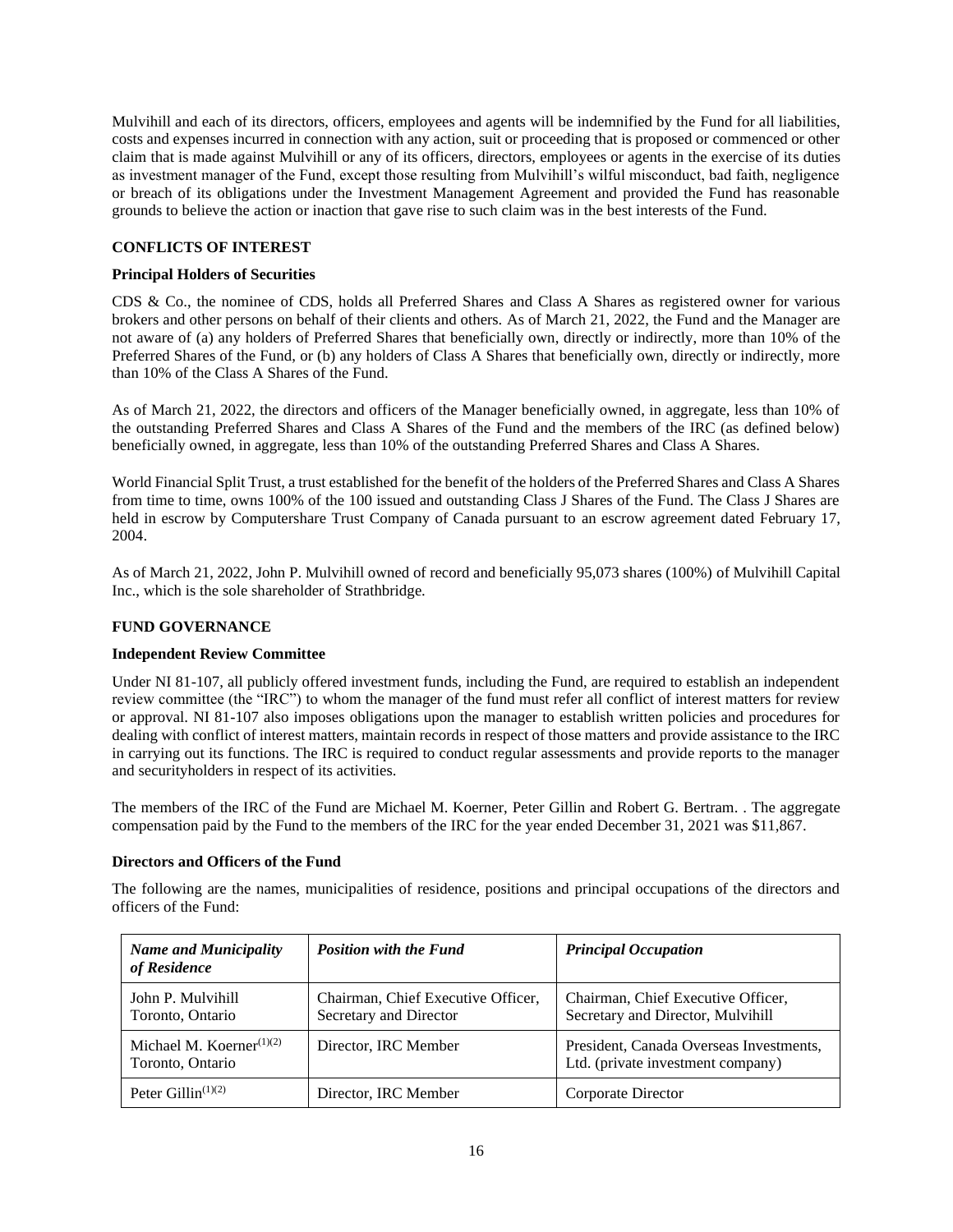| <b>Name and Municipality</b><br>of Residence  | <b>Position with the Fund</b>                                  | <b>Principal Occupation</b>                                               |
|-----------------------------------------------|----------------------------------------------------------------|---------------------------------------------------------------------------|
| Toronto, Ontario                              |                                                                |                                                                           |
| Robert G. Bertram $(1)(2)$<br>Aurora, Ontario | Director, IRC Member                                           | Corporate Director                                                        |
| John D. Germain<br>Toronto, Ontario           | Senior Vice-President, Chief<br>Financial Officer and Director | Senior Vice-President, Chief Financial<br>Officer and Director, Mulvihill |

(1) Independent director.

(2) Member of the Audit Committee

During the past five years all of the directors and officers have held the principal occupations noted opposite their respective names, or other occupations with their current employer or a predecessor company. The independent directors of the Fund are paid an annual fee of \$5,000 and a fee for each board meeting attended of \$300.

Each of the directors, other than Mr. Germain, Mr. Bertram and Mr. Gillin, has served as a director of the Fund since its initial public offering. Mr. Bertram was elected a director on January 1, 2009, Mr. Germain was elected a director on September 1, 2010 and Mr. Gillin was elected a director on January 18, 2021. Each of the directors has been elected to serve until the next annual meeting of shareholders or until his successor is appointed.

The Board of Directors of the Fund is responsible for the overall stewardship of the Fund's business and affairs. Mulvihill administers, either directly or indirectly through third-party service organizations, all functions associated with the operations of the Fund pursuant to the Management Agreement. Under this agreement, the Manager is responsible for certain day to day operations of the Fund including the payment of distributions on its shares and attending to the retraction or redemption of its shares in accordance with their terms.

The Board consists of five directors, three of whom are independent of the Fund. The Board believes that the number of directors is appropriate for the Fund and only directors independent of the Fund are compensated. Amounts paid as compensation are reviewed for adequacy to ensure that they realistically reflect the responsibilities and risk involved in being an effective director. Individual directors may engage an outside advisor at the expense of the Fund in appropriate circumstances subject to the approval of the Board.

To assist the Board in its monitoring of the Fund's financial reporting and disclosure, the Board established a committee of the Board known as the Audit Committee. The Audit Committee consists of three members, all of whom are independent of the Fund. The responsibilities of the Audit Committee include, but are not limited to, review of the annual financial statements and the annual audit performed by the external auditor, oversight of management's reporting on internal control and oversight of the Fund's compliance with tax and securities laws and regulations. The Audit Committee has direct communication channels with the external auditors of the Fund which it may use to discuss and review specific issues as appropriate.

The Board is responsible for establishing the Fund's approach to governance issues and, together with the Investment Manager, is establishing a best practices governance procedure. The Fund maintains an investor relations line and website to respond to inquiries from shareholders.

Mulvihill has adopted policies, procedures and guidelines concerning the governance of the Fund and to ensure the proper management of the Fund. These policies, procedures and guidelines aim to monitor and manage the business, risks and internal conflicts of interest relating to the Fund, and to ensure compliance with regulatory and corporate requirements.

In addition, Mulvihill has an asset mix committee consisting of the following: John P. Mulvihill, John Germain, Jack Way, Peggy Shiu and John P. Mulvihill, Jr. The investment process for the Fund begins at the asset mix committee. Members of this committee meet monthly to examine macro-economic variables and relationships among dominant economic factors. This process culminates in an outlook for the various capital markets around the world and provides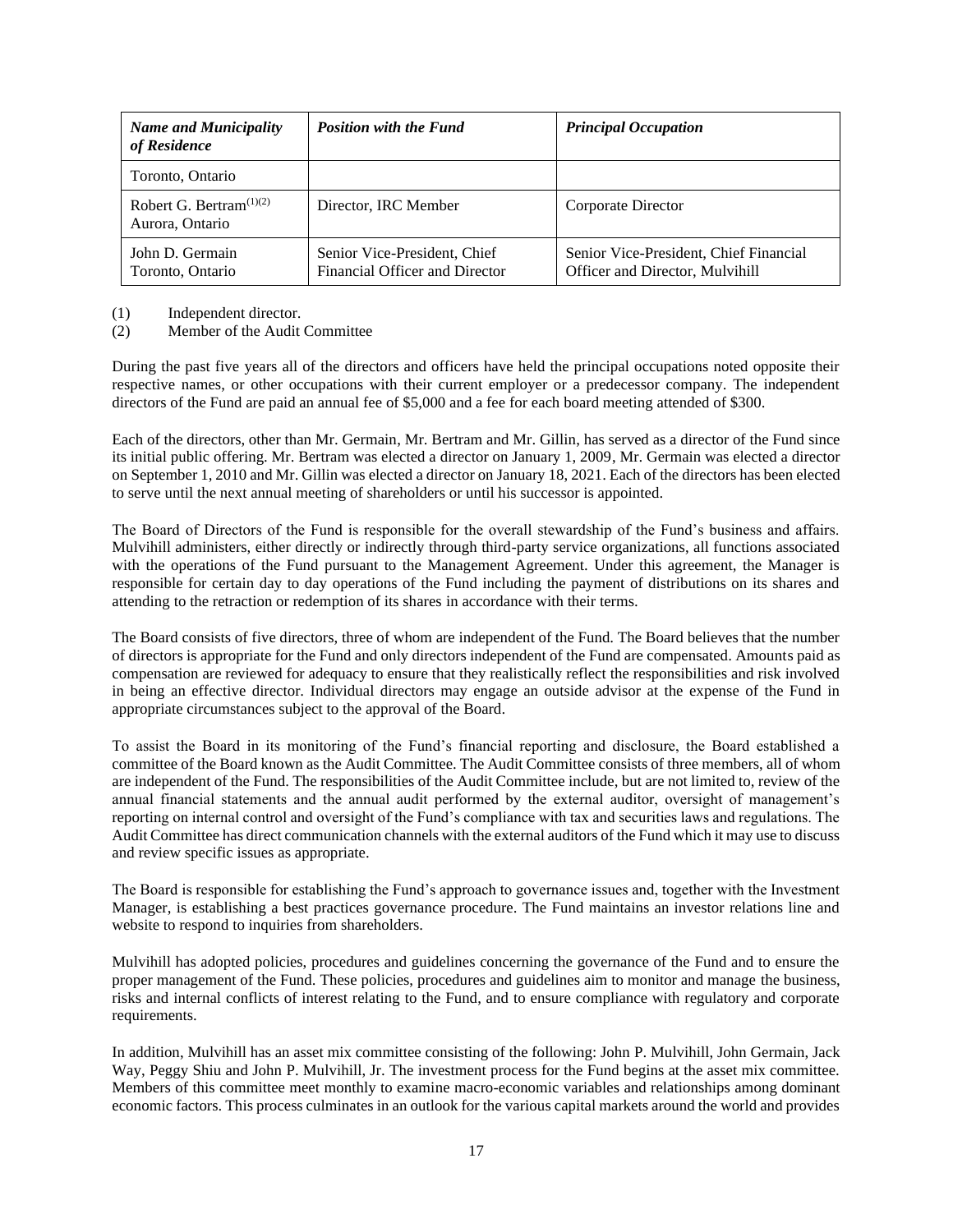the fundamental basis for Mulvihill's long-term market outlook. These views are integrated into the investment decision making process at the portfolio management level. The asset mix committee of Mulvihill oversees investment decisions made by the portfolio managers of the Fund and reports to John P. Mulvihill.

The Fund may use derivatives as permitted by the policies of Canadian securities authorities and consistent with the investment objectives and restrictions of the Fund and with the investment policies set by the asset mix committee of Mulvihill. Policies, procedures and guidelines regarding investing in derivatives, including objectives and goals for derivatives trading and the risk management procedures applicable to such trading are reviewed by Mulvihill on a regular basis. If the Fund uses derivatives, it will hold enough assets to cover any obligations it has under the derivative contracts. The exposure of the Fund to derivatives is monitored daily by senior management.

Mulvihill also employs certain risk assessment tools including mark to market valuing of securities, reporting and monitoring of securities exposure and reconciliations of security transactions.

Because shareholders may only retract their Preferred Shares or Class A Shares on notice for payment not more frequently than monthly, they cannot engage in short-term trading of the Fund's securities with the Fund and the Fund has no policies and procedures in relation to such activities.

### <span id="page-20-0"></span>**Proxy Voting Policy**

The Fund has adopted the following proxy guidelines (the "Proxy Guidelines") with respect to the voting of proxies received by it relating to voting securities held by the Fund. The Proxy Guidelines establish standing policies and procedures for dealing with routine matters, as well as the circumstances under which deviations may occur from such standing policies. A general description of certain such policies is outlined below.

## (a) *Auditors*

The Fund will generally vote for proposals to ratify auditors except where non-audit-related fees paid to such auditors exceed audit-related fees.

#### (b) *Board of Directors*

The Fund will vote for nominees of management on a case-by-case basis, examining the following factors: independence of the board and key board committees, attendance at board meetings, corporate governance positions, takeover activity, long-term company performance, excessive executive compensation, responsiveness to shareholder proposals and any egregious board actions. The Fund will generally withhold votes from any nominee who is an insider and sits on the audit committee or the compensation committee. The Fund will also withhold support from those individual nominees who have attended fewer than 75% of the board meetings held within the past year without a valid excuse for these absences.

## (c) *Compensation Plans*

The Fund will vote on matters dealing with share-based compensation plans on a case-by-case basis. The Fund will review share-based compensation plans with a primary focus on the transfer of shareholder wealth. The Fund will generally vote for compensation plans only where the cost is within the industry maximum except where (i) participation by outsiders is discretionary or excessive or the plan does not include reasonable limits on participation or (ii) the plan provides for option re-pricing without shareholder approval. The Fund will generally also vote against any proposals to re-price options, unless such re-pricing is part of a broader plan amendment that substantially improves the plan and provided that (i) a value-for-value exchange is proposed; (ii) the top five paid officers are excluded; and (iii) exercised options do not go back into the plan or the company commits to an annual burn rate cap.

#### (d) *Management Compensation*

The Fund will vote on employee stock purchase plans ("ESPPs") on a case-by-case basis. The Fund will generally vote for broadly based ESPPs where all of the following apply: (i) there is a limit on employee contribution; (ii) the purchase price is at least 80% of fair market value; (iii) there is no discount purchase price with maximum employer contribution of up to 20% of employee contribution; (iv) the offering period is 27 months or less; and (v) potential dilution is 10% of outstanding securities or less. The Fund will also vote on a case-by-case basis for shareholder proposals targeting executive and director pay, taking into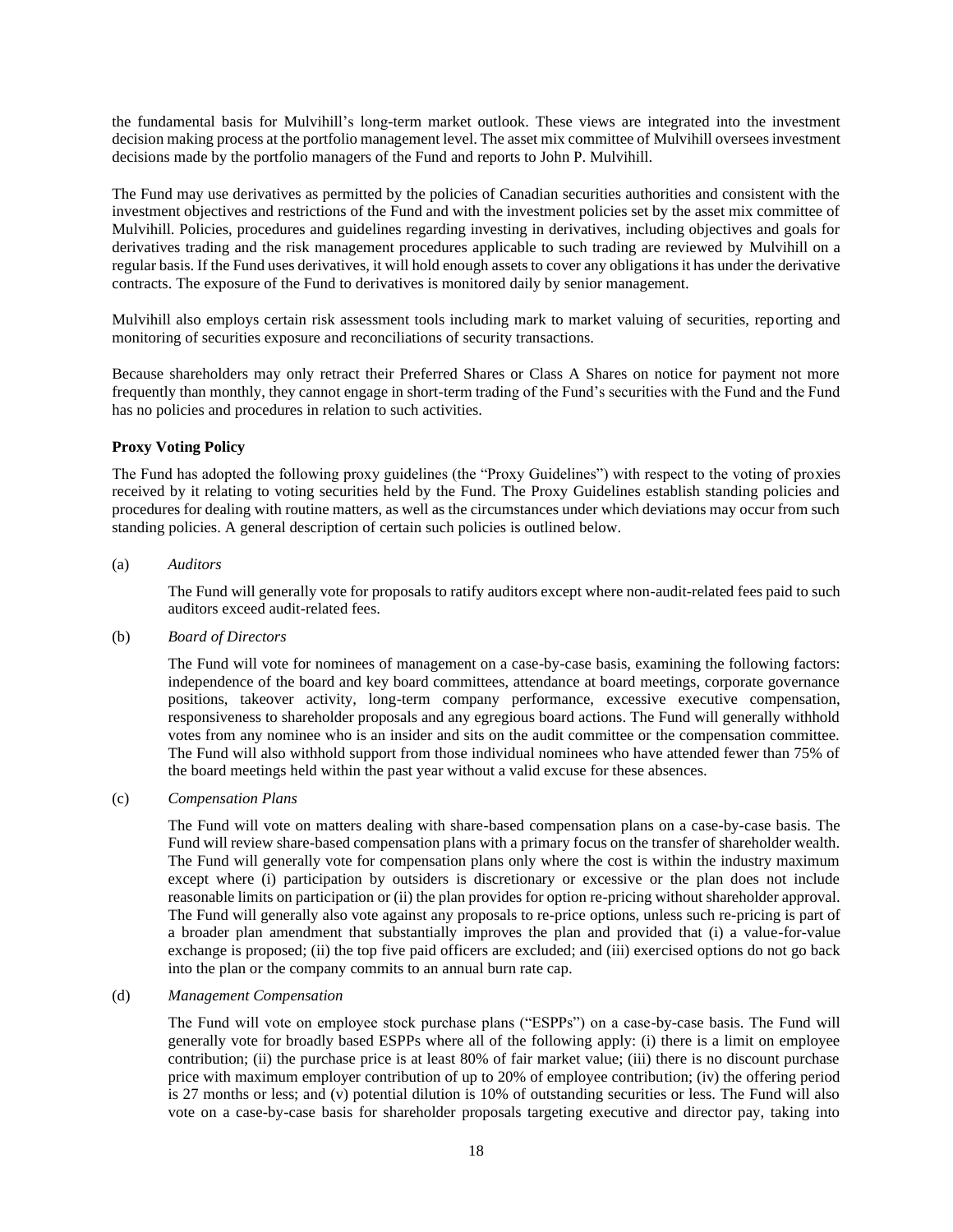account the issuer's performance, absolute and relative pay levels as well as the wording of the proposal itself. The Fund will generally vote for shareholder proposals requesting that the issuer expense options or that the exercise of some, but not all options be tied to the achievement of performance hurdles.

(e) *Capital Structure* 

The Fund will vote on proposals to increase the number of securities of an issuer authorized for issuance on a case-by-case basis. The Fund will generally vote for proposals to approve increases where the issuer's securities are in danger of being de-listed or if the issuer's ability to continue to operate is uncertain. The Fund will generally vote against proposals to approve unlimited capital authorization.

(f) *Constating Documents*

The Fund will generally vote for changes to constating documents that are necessary and can be classified as "housekeeping". The following amendments will be opposed:

- (i) the quorum for a meeting of shareholders is set below two persons holding 25% of the eligible vote (this may be reduced in the case of a small organization where it clearly has difficulty achieving quorum at a higher level, but the Fund will oppose any quorum below 10%);
- (ii) the quorum for a meeting of the board of directors should not be less than 50% of the number of directors; and
- (iii) the chair of the board has a casting vote in the event of a deadlock at a meeting of directors if that chair is not an independent director.

The Proxy Guidelines also include policies and procedures pursuant to which the Fund will determine how to cause proxies to be voted on non-routine matters including shareholder rights plans, proxy contests, mergers and restructurings and social and environmental issues.

The Proxy Guidelines apply to proxy votes that present a conflict between the interests of Mulvihill or an entity related thereto, on the one hand, and the interests of the shareholders, on the other.

The Fund has retained ISS Governance Services, a subsidiary of RiskMetrics Group to administer and implement the Proxy Guidelines for the Fund.

The Proxy Guidelines are available upon request at no cost by calling toll-free at 1-800-725-7172 or by e-mail at [info@mulvihill.com.](mailto:info@strathbridge.com)

The Fund maintains annual proxy voting records for the period beginning July 1 and ending June 30 of each year. These records are available after August 31 of each year at no cost by calling toll-free 1-800-725-7172 or on Mulvihill's website at www.mulvihill.com.

## <span id="page-21-0"></span>**BROKERAGE ARRANGEMENTS**

In evaluating the broker's capability to provide best execution, the portfolio managers consider the broker's financial responsibility, the broker's responsiveness, the commission rate involved and the range of services offered by the broker.

There are no ongoing contractual arrangements with any brokers with respect to securities transactions.

In addition to order execution goods and services, dealers or third parties may provide research goods and services, which include: (a) advice as to the value of securities and the advisability of effecting transactions in securities; and (b) analyses and reports concerning securities, issuers, industries, portfolio strategy or economic or political factors and trends that may have an impact on the value of securities. Such goods and services may be provided by the executing dealer directly (known as proprietary research) or by a party other than the executing dealer (known as third party research).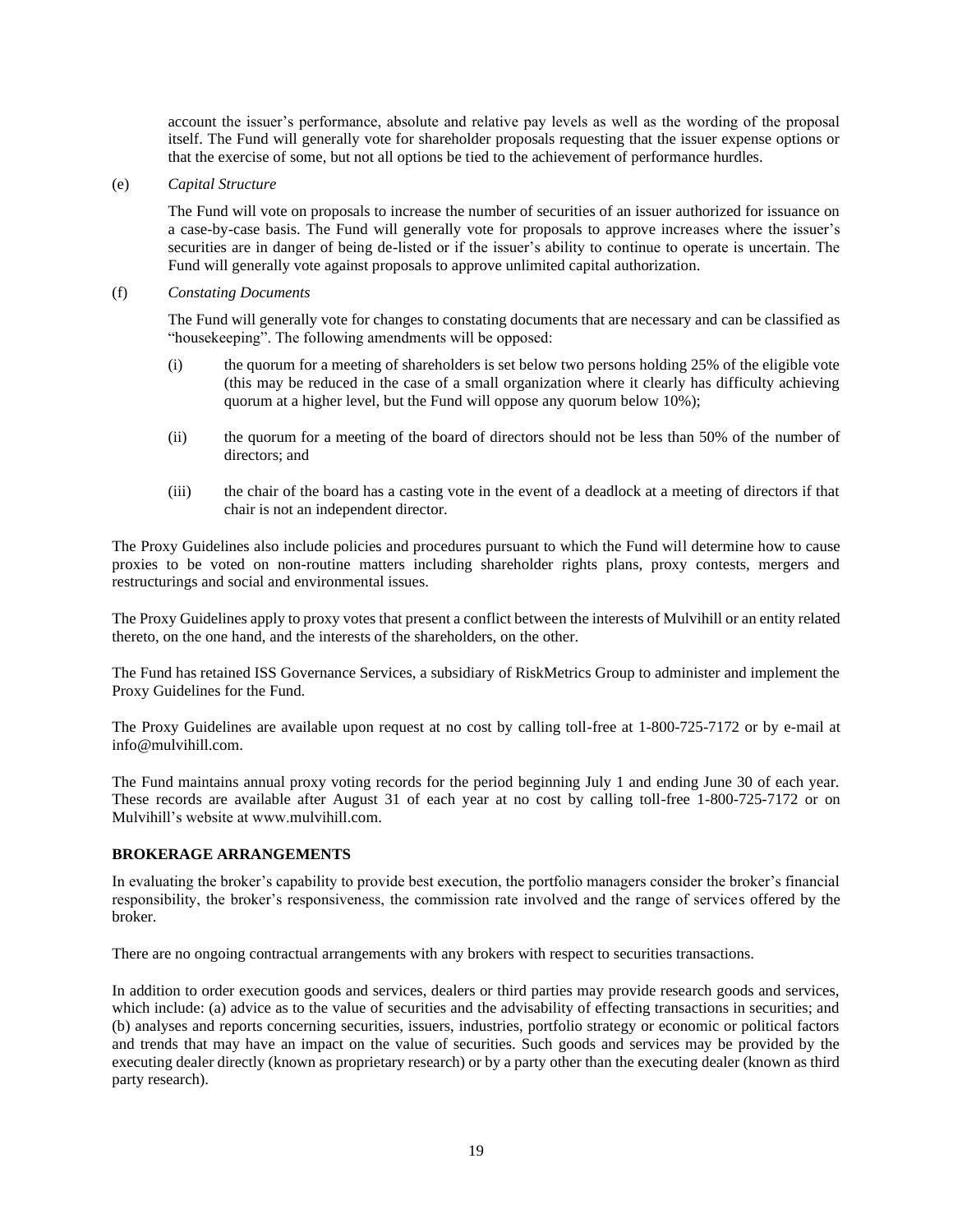In the event of the provision of a good or service that contains an element that is neither research goods and services nor order execution goods and services ("mixed-use goods and services"), brokerage commissions will only be used to pay for such goods and services which would qualify as either research goods and services or order execution goods and services. The Manager would pay for the remainder of the costs of such mixed-use goods or services.

The portfolio managers make a good faith determination that the portfolio, on whose behalf it directs to a dealer any brokerage transactions involving client brokerage commissions in return for research and order execution goods and services, receives reasonable benefit, considering both the use of the goods and services and the amount of brokerage commissions paid.

There are policies and procedures in place to ensure that, over a reasonable period of time, all clients receive a fair and reasonable benefit in return for the commissions generated.

For a list of any other dealer, broker or third party which provides research goods and services and/or order execution goods and services, at no cost, shareholders can contact us at 1-800-725-7172 or info@mulvihill.com.

## <span id="page-22-0"></span>**CUSTODIAN**

Pursuant to an agreement (the "Custodian Agreement") with the Fund dated February 16, 2004, as amended on November 17, 2009, RBC Investor Services Trust, as successor to The Royal Trust Company, acts as the custodian (the "Custodian") of the assets of the Fund and is responsible for processing redemptions, calculating NAV, net income and net realized capital gains of the Fund and maintaining the books and records of the Fund. Pursuant to the terms of the Custodian Agreement, the assets of the Fund may also be held by sub-custodians. Either party may terminate the Custodian Agreement by giving the other party 30 days' notice.

The address of the Custodian is 155 Wellington Street West, Toronto, Ontario, M5V 3L3. The Custodian is entitled to receive fees from the Fund and to be reimbursed for all expenses and liabilities which are properly incurred by the Custodian in connection with the activities of the Fund.

## <span id="page-22-1"></span>**REGISTRAR AND TRANSFER AGENT**

Computershare Investor Services Inc. provides the Fund with registrar, transfer and distribution agency services in respect of the Preferred Shares and the Class A Shares from its principal offices in Toronto, Ontario.

## <span id="page-22-2"></span>**FEES AND EXPENSES**

## <span id="page-22-3"></span>**Management and Investment Management Fees**

Mulvihill is entitled to a fee at an annual rate of 0.10% of the NAV of the Fund for its services as manager and 1.0% of the NAV of the Fund for its services as investment manager of the Fund. Fees payable to Mulvihill are calculated and payable monthly in arrears and subject to applicable taxes.

## <span id="page-22-4"></span>**Service Fee**

The Fund will pay a service fee (the "Service Fee") which will be paid to each dealer whose clients hold Class A Shares. The Service Fee will be calculated and paid at the end of each calendar quarter and will be equal to 0.40% annually of the value of the Class A Shares held by clients of the dealer.

## <span id="page-22-5"></span>**Operating Expenses**

The Fund pays for all expenses incurred in connection with the operation and administration of the Fund. It is expected that these expenses will include, without limitation: (a) mailing and printing expenses for periodic reports to shareholders; (b) fees payable to the Transfer Agent; (c) fees payable to members of the IRC of the Fund; (d) fees payable to the auditor and legal advisors of the Fund; (e) regulatory filing, stock exchange and licensing fees; (f) website maintenance costs; and (g) expenditures incurred upon the termination of the Fund. Such expenses will also include expenses of any action, suit or other proceedings in which or in relation to which Mulvihill is entitled to an indemnity by the Fund. The Fund will also be responsible for all commissions and other costs of securities transactions and any extraordinary expenses which may be incurred by it from time to time.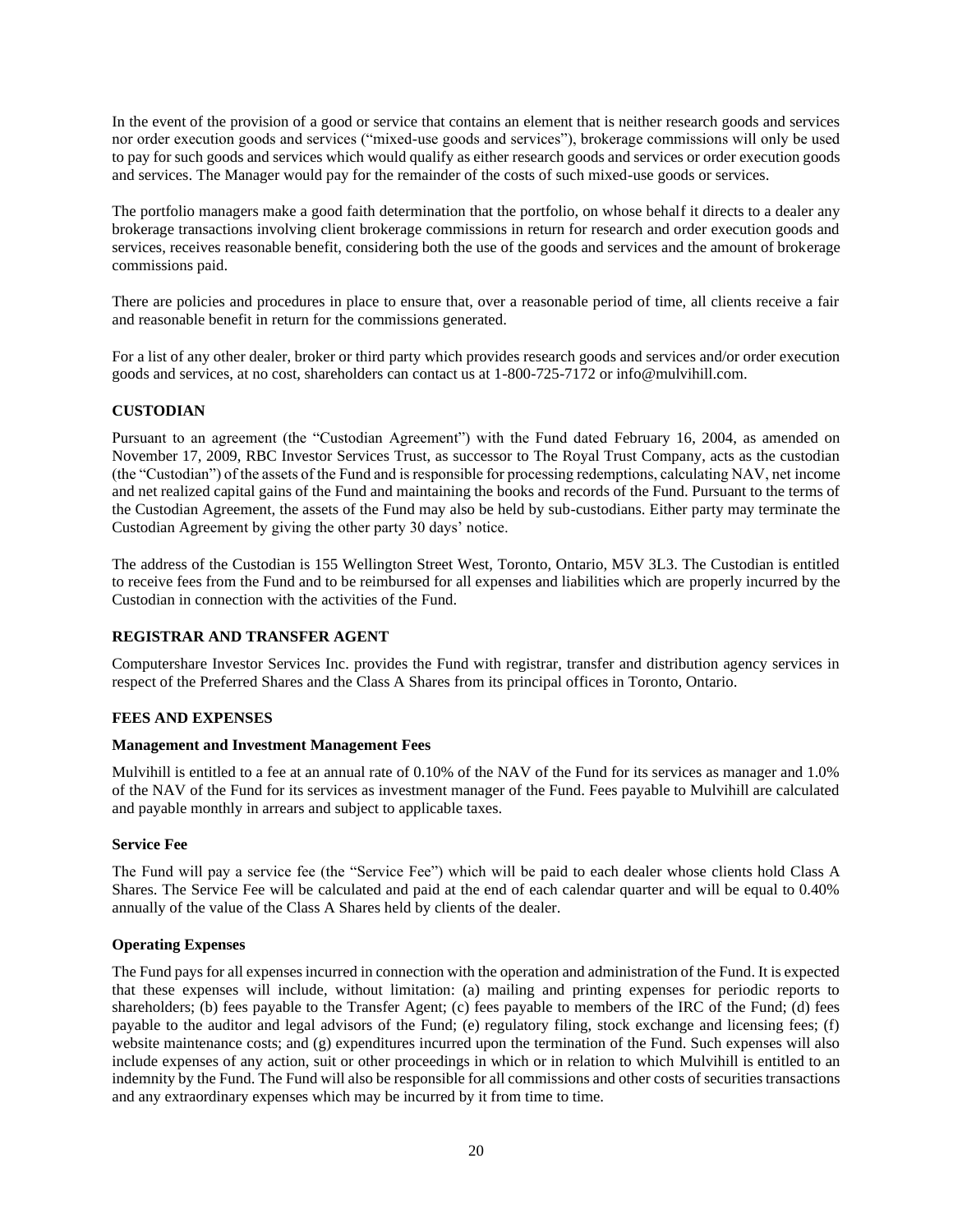#### <span id="page-23-0"></span>**AUDITORS**

The auditors of the Fund are Deloitte LLP, Bay Adelaide Centre, East Tower, 8 Adelaide Street West, Suite 200, Toronto, Ontario, M5H 0A9.

#### <span id="page-23-1"></span>**CANADIAN FEDERAL INCOME TAX CONSIDERATIONS**

The following is a summary of the principal Canadian federal income tax considerations generally relevant to investors who, for purposes of the Tax Act, are resident in Canada, hold their Preferred Shares and their Class A Shares as capital property, deal at arm's length with and are not affiliated with the Fund and have not with respect to Preferred Shares or Class A Shares entered into a "derivative forward agreement". This summary is based upon the facts set out in this annual information form, the current provisions of the Tax Act, the regulations and the Fund's understanding of the current administrative practices and assessing policies of the Canada Revenue Agency (the "CRA") published prior to the date hereof. This summary is based on the assumption that the Class A Shares and the Preferred Shares will at all times be listed on the TSX. This summary is based on the assumption that the Fund was not established and will not be maintained primarily for the benefit of non-residents of Canada and that not more than 50% (based on fair market value) of the shares of the Fund will be held by non-residents of Canada or by partnerships that are not Canadian partnerships as defined in the Tax Act, or any combination of the foregoing. This summary is based upon the assumption that the investment objectives and permitted investments will at all relevant times be as set out under the heading "Investment Restrictions" and that the Fund will at all times comply with such investment objectives and hold only permitted investments. This summary is also based on the assumption that the Fund will not invest in securities of any entity that would be a controlled foreign affiliate of the Fund for purposes of the Tax Act. This summary also takes into account all specific proposals to amend the Tax Act announced prior to the date hereof by the Minister of Finance (Canada) (the "Proposed Amendments"). No assurances can be given that the Proposed Amendments will become law as proposed or at all.

**This summary is not exhaustive of all possible Canadian federal income tax considerations and, in particular, does not describe income tax considerations relating to the deductibility of interest on money borrowed to acquire Preferred Shares and Class A Shares. This summary does not take into account or anticipate any changes in law, whether by legislative, governmental or judicial action, other than the Proposed Amendments. This summary does not deal with foreign, provincial or territorial income tax considerations, which might differ from the federal considerations. This summary does not apply to shareholders that are "financial institutions" as defined in section 142.2 of the Tax Act or "specified financial institutions" as defined in section 248 of the Tax Act.**

**This summary is of a general nature only and does not constitute legal or tax advice to any particular investor. Accordingly, investors are advised to consult their own tax advisors with respect to their individual circumstances.**

#### <span id="page-23-2"></span>**Tax Treatment of the Fund**

The Fund currently continues to qualify at all times as a "mutual fund corporation" as defined in the Tax Act. As a mutual fund corporation, the Fund is entitled in certain circumstances to a refund of tax paid by it in respect of its net realized capital gains. Also, as a mutual fund corporation, the Fund is entitled to maintain a capital gains dividend account in respect of its realized net capital gains and from which it may elect to pay dividends ("capital gains dividends") which are treated as capital gains in the hands of the shareholders of the Fund.

In computing income for a taxation year, the Fund will be required to include in income the value of all dividends received by the Fund in the year. In computing taxable income, the Fund will generally be permitted to deduct the value of all dividends received by it from taxable Canadian corporations. The Fund will generally not be permitted a deduction in computing taxable income for dividends received by it from other corporations, including non-resident corporations.

The Fund qualifies as a "financial intermediary corporation" (as defined in the Tax Act) and, thus, is not subject to tax under Part IV.1 of the Tax Act on dividends received by the Fund and is not generally liable to tax under Part VI.1 of the Tax Act on dividends paid by the Fund. As a mutual fund corporation (which is not an "investment corporation" as defined in the Tax Act), the Fund is generally subject to a refundable tax of 38<sup>1</sup>/3% under Part IV of the Tax Act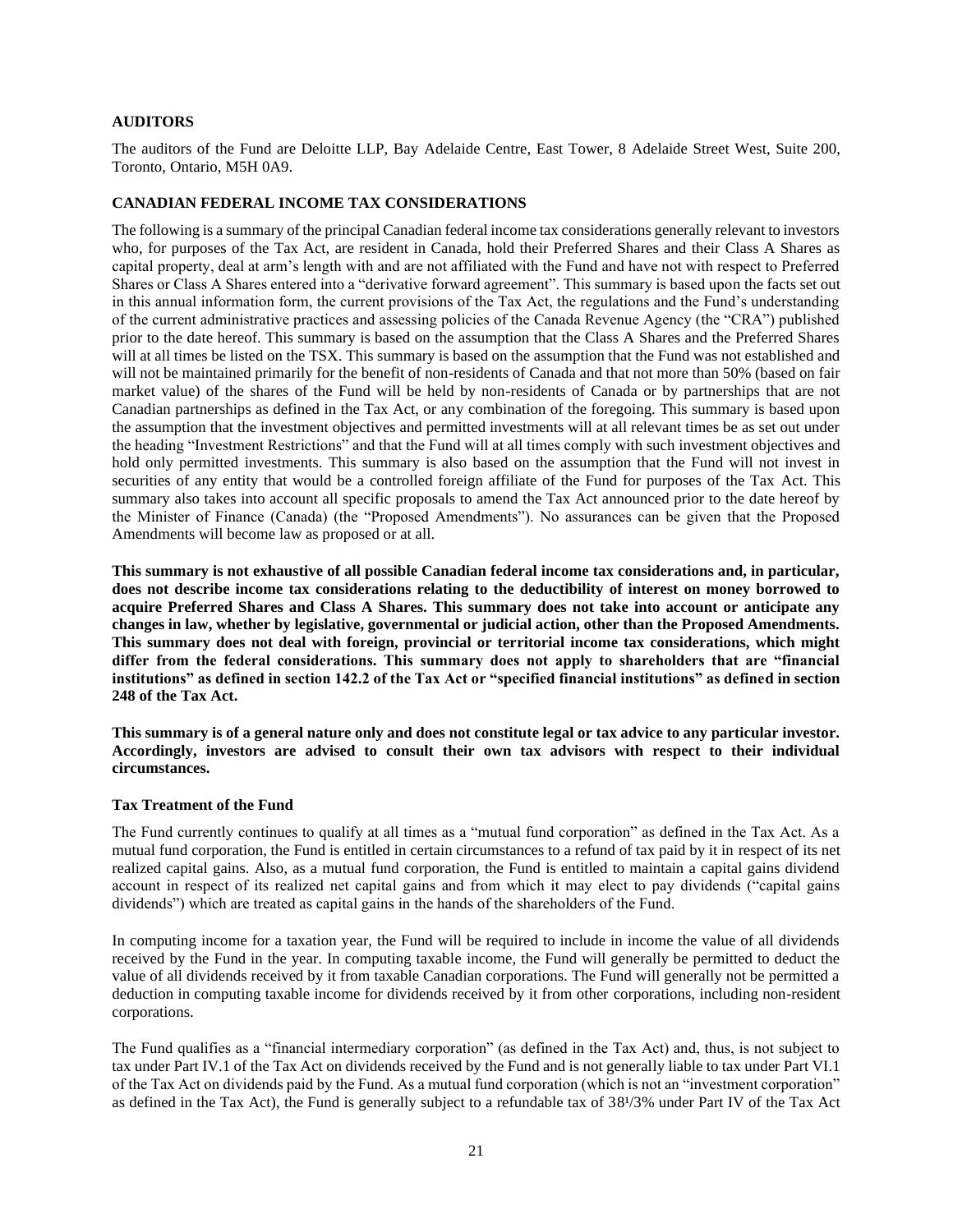on taxable dividends received by the Fund during the year to the extent that such dividends were deductible in computing the Fund's taxable income for the year. This tax is refundable upon payment by the Fund of sufficient dividends other than capital gains dividends ("Ordinary Dividends").

Premiums received on covered call options and cash covered put options written by the Fund which are not exercised prior to the end of the year will constitute capital gains of the Fund in the year received, unless such premiums are received by the Fund as income from a business or the Fund has engaged in a transaction or transactions considered to be an adventure in the nature of trade. The Fund has purchased the Portfolio with the objective of earning dividends thereon over the life of the Fund, may write covered call options with the objective of increasing the yield on the Portfolio beyond the dividends received on the Portfolio and will write cash covered put options to increase returns and to reduce the net cost of purchasing securities upon the exercise of put options. Thus, having regard to the foregoing and in accordance with the CRA's published administrative practices, transactions undertaken by the Fund in respect of shares comprising the Portfolio and options on such shares will be treated and reported by the Fund as arising on capital account.

Premiums received by the Fund on covered call (or cash covered put) options which are subsequently exercised will be added in computing the proceeds of disposition (or deducted in computing the adjusted cost base) to the Fund of the securities disposed of (or acquired) by the Fund upon the exercise of such call (or put) options. In addition, where the premium was in respect of an option granted in a previous year so that it constituted a capital gain of the Fund in the previous year, such capital gain may be reversed.

The Fund is required to compute all amounts, including interest, cost of property and proceeds of disposition, in Canadian dollars for purposes of the Tax Act. As a consequence, the amount of income, expenses and capital gains or capital losses may be affected by changes in the value of foreign currency relative to the Canadian dollar.

### <span id="page-24-0"></span>*Dividend Distributions*

The intention of the Fund is to pay quarterly dividends and, in addition, to pay a special year-end dividend to Class A Shareholders where the Fund has net taxable capital gains upon which it would otherwise be subject to tax (other than taxable capital gains realized on the writing of options that are outstanding at year end) or where the Fund needs to pay a dividend in order to recover refundable tax not otherwise recoverable upon payment of quarterly dividends. While the principal sources of income of the Fund are expected to include taxable capital gains as well as dividends from taxable Canadian corporations, to the extent that the Fund earns net income, after expenses, from other sources, including dividends from non-Canadian sources and interest income upon interim investment of its reserves, the Fund will be subject to income tax on such income and no refund of such tax will be available.

Given the investment and dividend policy of the Fund and taking into account expenses, the Fund does not expect to be subject to any appreciable amount of non-refundable Canadian income tax.

#### <span id="page-24-1"></span>**Tax Treatment of Shareholders**

Shareholders of the Fund must include in income Ordinary Dividends paid to them by the Fund. For individual shareholders, Ordinary Dividends will be subject to the usual gross-up and dividend tax credit rules applicable to taxable dividends paid by taxable Canadian corporations including the enhanced gross-up and dividend tax credit rules applicable to any dividends designated by the Fund as eligible dividends in accordance with the provisions of the Tax Act. For corporate shareholders, Ordinary Dividends will normally be deductible in computing the taxable income of the corporation.

Ordinary Dividends received by a corporation (other than a "private corporation" or a "financial intermediary corporation", as defined in the Tax Act) on Preferred Shares will generally be subject to a 10% tax under Part IV.1 of the Tax Act to the extent that such dividends are deductible in computing the corporation's taxable income.

A shareholder which is a private corporation or any other corporation controlled directly or indirectly by or for the benefit of an individual (other than a trust) or a related group of individuals (other than trusts) may be liable to pay a 38<sup>1</sup>/3% refundable tax under Part IV of the Act on Ordinary Dividends received on the shares to the extent that such dividends are deductible in computing the corporation's taxable income. Where Part IV.1 tax also applies to an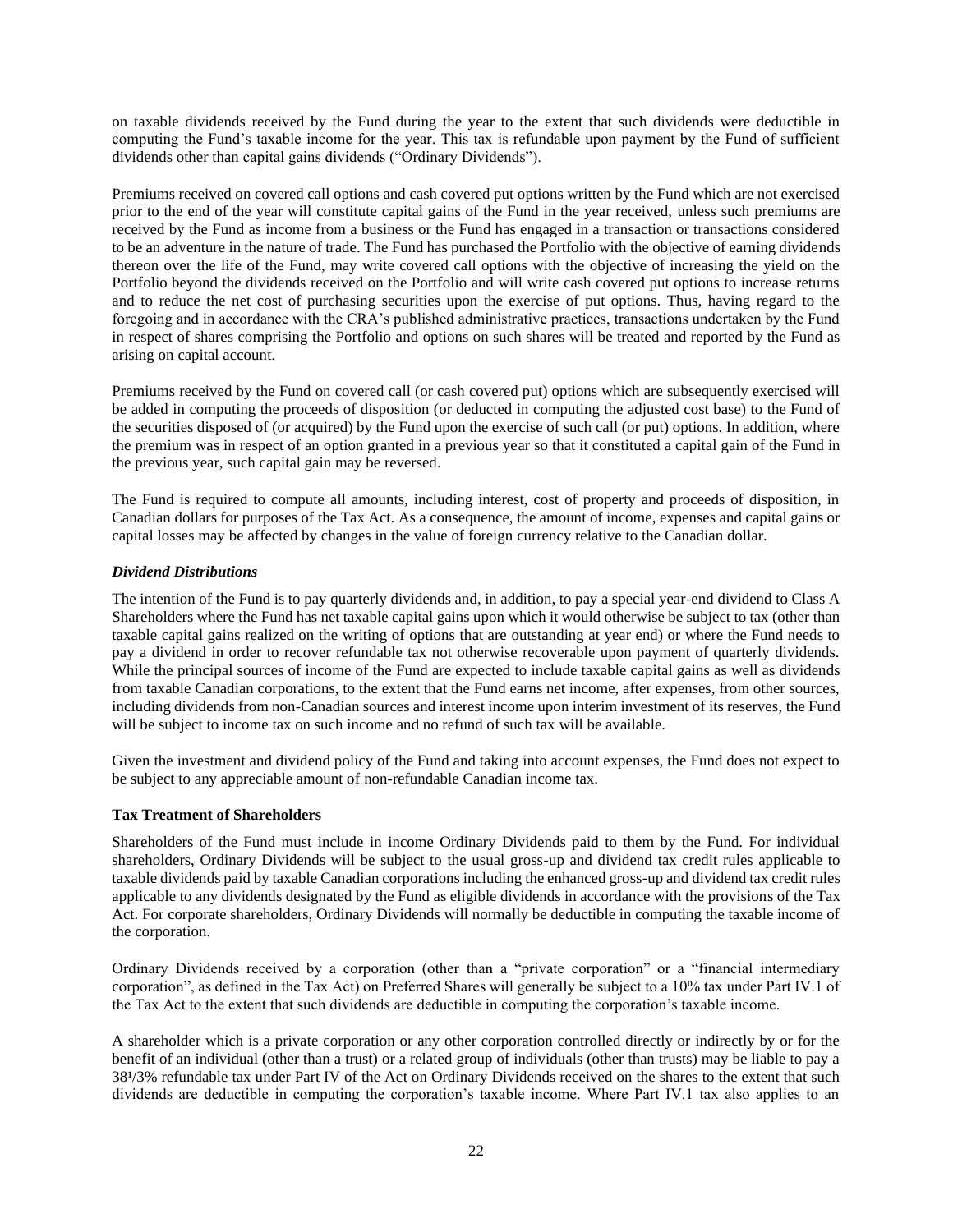Ordinary Dividend received by a corporation, the rate of Part IV tax otherwise payable by the corporation is reduced by 10% of the amount of such Ordinary Dividend.

The amount of any capital gains dividend received by a shareholder from the Fund will be considered to be a capital gain of the shareholder from the disposition of capital property in the taxation year of the shareholder in which the capital gains dividend is received.

The amount of any payment received by a holder from the Fund as a return of capital on a Preferred Share or Class A Share will not be required to be included in computing income. Instead, such amount will reduce the adjusted cost base of the relevant share to the holder. To the extent that the adjusted cost base to the holder would otherwise be a negative amount, the holder will be considered to have realized a capital gain at that time.

Having regard to the dividend policy of the Fund a person acquiring shares may become taxable on income or capital gains accrued or realized before such person acquired such shares.

### <span id="page-25-0"></span>*Disposition of Shares*

Upon the redemption, retraction or other disposition of a share, a capital gain (or a capital loss) will be realized to the extent that the proceeds of disposition of the share exceed (or are less than) the aggregate of the adjusted cost base of the share and any reasonable costs of disposition. The adjusted cost base of each share will generally be the weighted average of the cost of the shares of that class acquired by a holder at a particular time and the aggregate adjusted cost base of any shares of that class held immediately before the particular time. One-half of a capital gain (a taxable capital gain) is included in computing income and one-half of a capital loss (an allowable capital loss) is deductible against taxable capital gains in accordance with the provisions of the Tax Act.

Shares will qualify as Canadian securities for purposes of making an irrevocable election under the Tax Act to deem such shares held by the investor to be capital property and to deem any disposition of the shares held to be a disposition of a capital property for the purposes of the Tax Act. This election is not available to all taxpayers under all circumstances and therefore investors considering making such an election should consult their tax advisors.

#### <span id="page-25-1"></span>**Eligibility for Investment**

Provided that the Fund qualifies as a mutual fund corporation under the Tax Act or if the Preferred Shares or Class A Shares are listed on a "designated stock exchange" for purposes of the Tax Act (which includes the TSX), such shares will be qualified investments for trusts governed by registered retirement savings plans, registered retirement income funds, deferred profit sharing plans, registered disability savings plans, registered education savings plans and taxfree savings accounts (each, a "registered plan").

However, if the Preferred Shares or Class A Shares are a "prohibited investment" for a tax-free savings account, registered retirement savings plan, registered disability savings plan, registered education savings plan, or registered retirement income fund, the holder of a tax-free savings account or registered disability savings plan, subscriber of a registered education savings plan or annuitant under a registered retirement savings plan or registered retirement income fund, will be subject to a penalty tax as set out in the Tax Act. An investment in the Preferred Shares or Class A Shares will not generally be a "prohibited investment" unless the holder, subscriber or annuitant does not deal at arm's length with the Fund for purposes of the Tax Act or if the holder, subscriber or annuitant has a significant interest (within the meaning of the Tax Act) in the Fund. Holders of tax-free savings accounts or registered disability savings plans, subscribers of registered educations savings plans, and annuitants under registered retirement savings plans and registered retirement income funds should consult their own tax advisors to ensure that neither Preferred Shares nor Class A Shares would be a "prohibited investment" in their particular circumstances.

#### <span id="page-25-2"></span>**Exchange of Tax Information**

The Fund is required to comply with due diligence and reporting obligations imposed under amendments to the Tax Act that implemented the Canada-United States Enhanced Tax Information Exchange Agreement. As long as the Preferred Shares and Class A Shares continue to be registered in the name of CDS and to be regularly traded on the TSX, or any other established securities market, the Fund should not have any U.S. reportable accounts and, as a result, should not be required to provide information to the CRA in respect of securityholders. However, dealers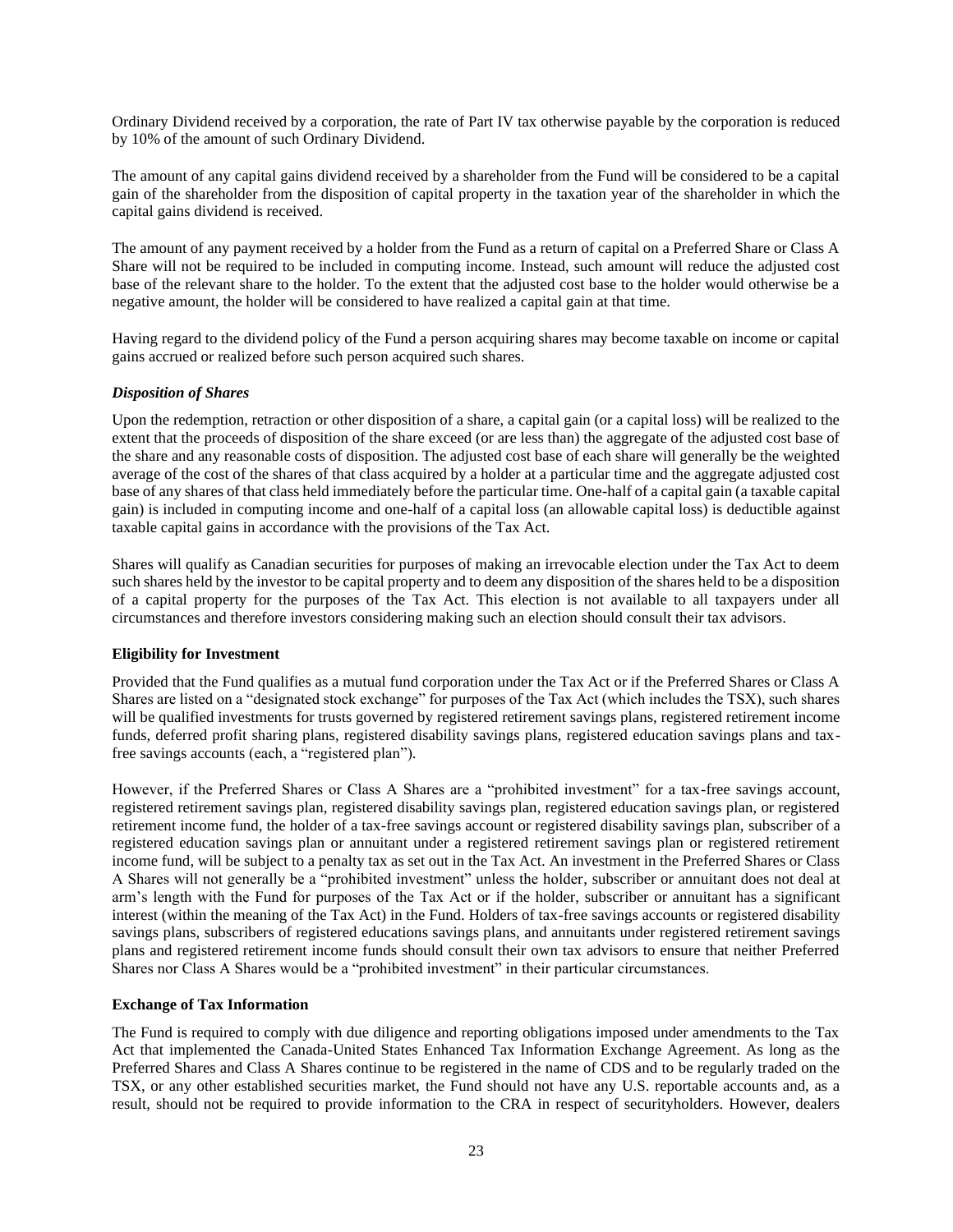through which securityholders hold their Preferred Shares and Class A Shares are subject to due diligence and reporting obligations with respect to financial accounts they maintain for their clients. Securityholders (and, if applicable, the controlling person(s) of a securityholder) may be requested to provide information to their dealer to identify U.S. persons holding the Preferred Shares and Class A Shares. If a securityholder, or its controlling person(s), is a "Specified U.S. Person" (including a U.S. citizen who is a resident of Canada) or if a securityholder does not provide the requested information and indicia of U.S. status are present, Part XVIII of the Tax Act will generally require information about the securityholder's investments held in the financial account maintained by the dealer to be reported to the CRA, unless the investments are held within a registered plan. The CRA will then provide that information to the U.S. Internal Revenue Service.

In addition, reporting obligations in the Tax Act have been enacted to implement the Organization for Economic Cooperation and Development Common Reporting Standard (the "CRS Rules"). Pursuant to the CRS Rules, Canadian financial institutions are required to have procedures in place to identify accounts held by tax residents of foreign countries other than the U.S. ("Reportable Jurisdictions") or by certain entities any of whose "controlling persons" are tax residents of Reportable Jurisdictions. The CRS Rules provide that Canadian financial institutions must report certain account information and other personal identifying details of securityholders (and, if applicable, of the controlling persons of such securityholders) who are tax residents of Reportable Jurisdictions to the CRA annually. Such information would generally be exchanged on a reciprocal, bilateral basis with Reportable Jurisdictions in which the account holders or such controlling persons are tax resident under the provisions and safeguards of the Multilateral Convention on Mutual Administrative Assistance in Tax Matters or the relevant bilateral tax treaty. Under the CRS Rules, securityholders will be required to provide such information regarding their investment in the Fund to their dealer for the purpose of such information exchange, unless the investment is held within a registered plan.

### <span id="page-26-0"></span>**RISK FACTORS**

An investment in the Fund may be deemed to be speculative and involves significant risks. Investors should review closely the investment objectives and investment strategies to be utilized by the Fund to familiarize themselves with the risks associated with an investment in the Fund. The following are certain considerations relating to an investment in the Fund which should also be considered before purchasing its securities.

#### <span id="page-26-1"></span>**Performance of the Fund's Portfolio**

NAV per Unit will vary as the value of the securities in the Portfolio varies. At any time, the issuers in the Portfolio may decide to decrease or discontinue the payment of distributions on their securities. The Fund has no control over the factors that affect the issuers in the Portfolio, including factors such as fluctuations in interest rates, changes in management or strategic direction, achievement of strategic goals, mergers, acquisitions and divestitures, and changes in its dividend and distribution policies. An investment in the Preferred Share or Class A Shares does not constitute an investment in the securities of the issuers in the Portfolio. Holders of Preferred Shares and Class A Shares will not own the securities held by the Fund and will not have any voting or other rights with respect to such securities.

#### <span id="page-26-2"></span>**Concentration Risk**

The Portfolio will consist only of securities of the companies in the financials or real estate sectors and, as a result, the Fund's holdings are not diversified and the NAV may be more volatile than the value of a more broadly diversified portfolio and may fluctuate substantially over short periods of time in response to economic conditions and regulatory changes that specifically affect the provision of financial services or real estate companies.

#### <span id="page-26-3"></span>**No Assurances on Achieving Investment Objectives**

There is no assurance that the Fund will be able to achieve its distribution and Portfolio preservation objectives or that the Portfolio will earn any return or will return an amount in excess of the issue price of the Class A Shares or that the Fund will achieve its objective of returning the issue price to Preferred Shareholders and Class A Shareholders on the Termination Date.

There is no assurance that the Fund will be able to pay quarterly distributions. The funds available for distribution to Preferred Shareholders or Class A Shareholders will vary according to, among other things, the dividends paid on all of the securities comprising the Portfolio, the level of option premiums received and the value of the securities comprising the Portfolio. Since the dividends received by the Fund will not be sufficient to meet the objectives of the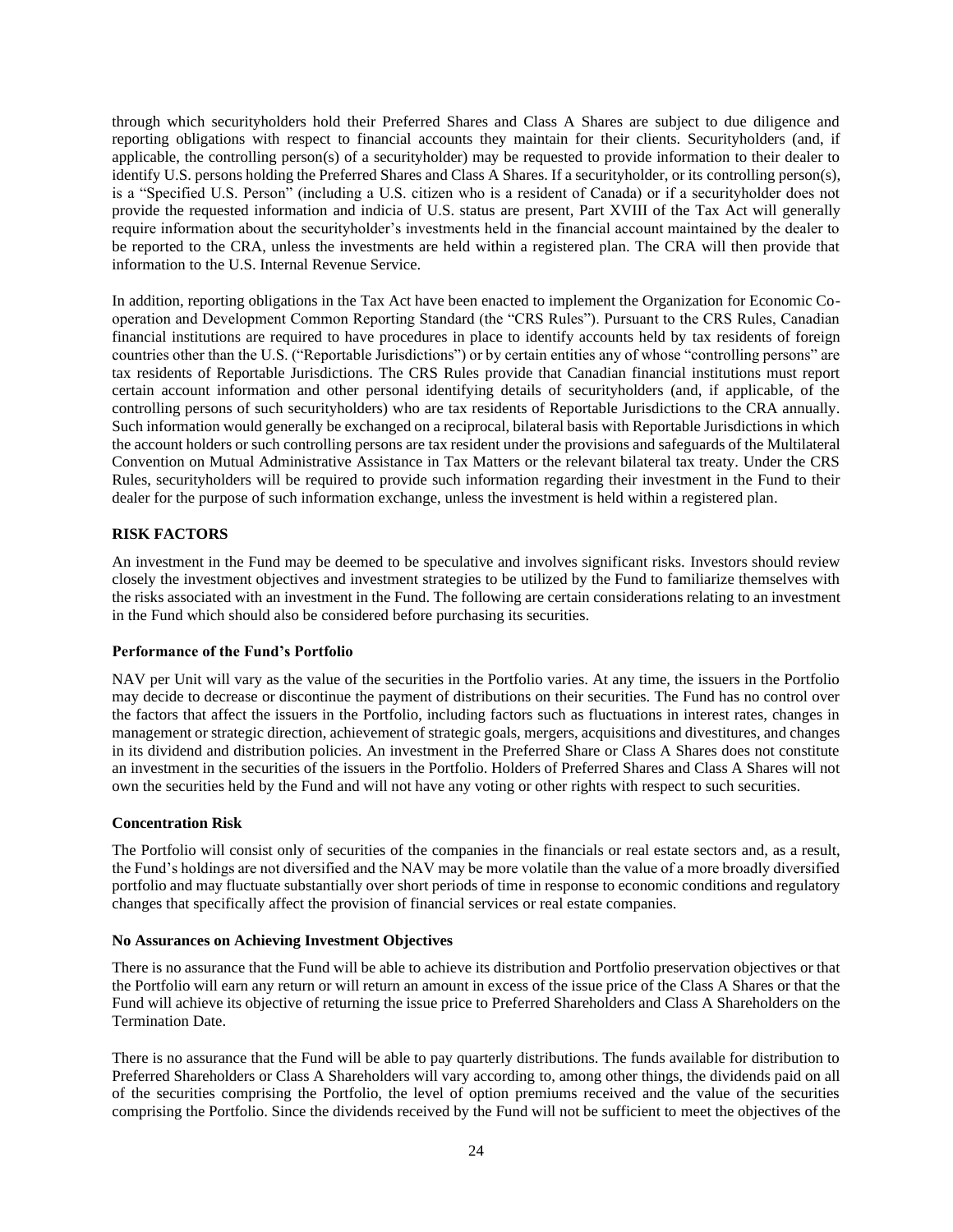Fund in respect of the payment of distributions, the Fund will depend on the receipt of option premiums and the realization of capital gains to meet those objectives. Although many investors and financial market professionals price options based on the Black-Scholes Model, in practice, actual option premiums are determined in the marketplace and there is no assurance that the premiums predicted by such a pricing model can be attained.

#### <span id="page-27-0"></span>**Sensitivity to Interest Rates**

As the Fund is targeting quarterly distributions representing a yield on the issue price of the Preferred Shares of 5.25% per annum and at least 8.0% per annum on the Class A Shares, the market price of the Preferred Shares and Class A Shares may be affected by the level of interest rates prevailing from time to time. In addition, any decrease in the NAV of the Fund resulting from an increase in interest rates may also negatively affect the market price of the Preferred Shares or Class A Shares. Preferred Shareholders or Class A Shareholders who wish to redeem or sell their Preferred Shares or Class A Shares prior to the Termination Date will therefore be exposed to the risk that NAV per Unit or the market price of the Preferred Shares or Class A Shares will be negatively affected by interest rate fluctuations.

### <span id="page-27-1"></span>**Fluctuations in Net Asset Value**

The NAV per Unit and the funds available for distribution will vary according, among other things, to the value of the Portfolio securities acquired by the Fund, the dividends paid and interest earned thereon, the volatility of such securities and the levels of option premiums received. Fluctuations in the market values of the Portfolio securities in which the Fund invests may occur for a number of reasons beyond the control of the Manager, Mulvihill or the Fund. Although many investors and financial market professionals price options based on the Black-Scholes Model, in practice, actual option premiums are determined based on market factors including interest rate levels, and there is no assurance that the premiums predicted by such a pricing model can be attained. Preferred Shares or Class A Shares may trade in the market at a premium or discount to the NAV per Unit and there can be no guarantee that Preferred Shares or Class A Shares will trade at prices that reflect their NAV.

### <span id="page-27-2"></span>**Reliance on the Manager**

Mulvihill manages the Fund's Portfolio in a manner consistent with the investment objectives, investment strategies and investment restrictions of the Fund. The officers of Mulvihill who are primarily responsible for the management of the Portfolio have extensive experience in managing investment portfolios, but there is no certainty that they will continue to be employees of Mulvihill until the Termination Date.

## <span id="page-27-3"></span>**Significant Retractions**

The Class A Shares and the Preferred Shares are retractable annually for a price based on NAV per Unit (which represents the value that the Fund is able to obtain in the market when it sells Portfolio securities to fund the retraction) and monthly based on market price. The purpose of the retraction right is to prevent the Class A Shares and the Preferred Shares from trading at a substantial discount to their market value and to provide shareholders with the right to realize their investment without any trading discount to such value. While the retraction right provides shareholders the option of liquidity, there can be no assurance that it will reduce trading discounts. If a significant number of Class A Shares and Preferred Shares are retracted, the trading liquidity of the Class A Shares and the Preferred Shares could be significantly reduced. In addition, the expenses of the Fund would be spread among fewer Class A Shares and Preferred Shares, potentially resulting in lower NAV per Unit.

#### <span id="page-27-4"></span>**Greater Volatility of the Class A Shares**

An investment in the Class A Shares is a leveraged investment because the Preferred Shares have priority in payment of any distributions or any proceeds from the winding up of the Fund. This leverage amplifies the potential return to Class A Share investors in so far as returns in excess of the amounts payable to holders of Preferred Shares accrue first to the benefit of the holders of Class A Shares. Conversely, any losses incurred on the Fund's Portfolio accrue to the detriment of the holders of Class A Shares since the Preferred Shares rank prior to the Class A Shares in respect of distributions and proceeds upon the winding up of the Fund.

#### <span id="page-27-5"></span>**Use of Options and Other Derivative Instruments**

The Fund is subject to the full risk of its investment position in the securities comprising its Portfolio, including those securities that are subject to outstanding call options and those securities underlying put options written by the Fund,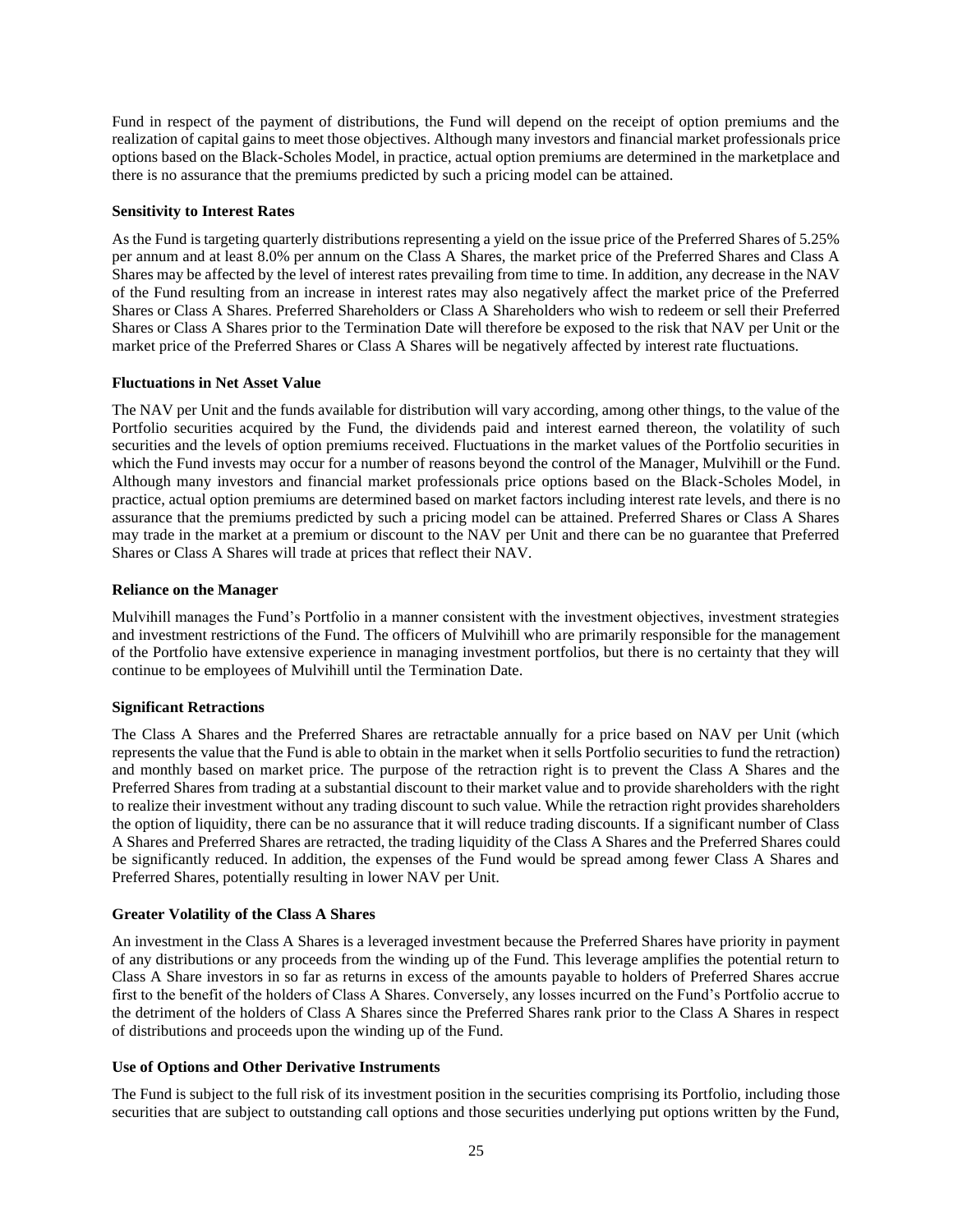should the market price of such securities decline. In addition, the Fund will not participate in any gain on the securities that are subject to outstanding call options above the strike price of such options.

There is no assurance that a liquid exchange or over-the-counter market will exist to permit the Fund to write covered call options or cash covered put options or purchase cash secured put options on desired terms or to close out option positions should it desire to do so. The ability of the Fund to close out its positions may also be affected by exchange imposed daily trading limits on options or the lack of a liquid over-the-counter market. If the Fund is unable to repurchase a call option which is in-the-money, it will be unable to realize its profits or limit its losses until such time as the option becomes exercisable or expires. In addition, upon the exercise of a put option, the Fund will be obligated to acquire a security at a strike price which may exceed the then current market value of such security.

Where the Fund has purchased call options and entered into other derivative transactions there is also the risk that the counterparty (whether a clearing corporation in the case of exchange-traded instruments, or other third party in the case of over-the-counter instruments) may be unable to meet its obligations under the transaction and may default on such obligations, which could prevent Fund from reducing a loss or making a profit.

### <span id="page-28-0"></span>**Foreign Currency Exposure**

As the Portfolio will include securities and options denominated in U.S. dollars or other foreign currencies, the NAV of the Fund and the value of the dividends and option premiums received by the Fund will be affected by fluctuations in the value of the U.S. dollar or other foreign currencies relative to the Canadian dollar.

### <span id="page-28-1"></span>**Securities Lending**

The Fund may engage in securities lending as described under "Securities Lending". Although the Fund will receive collateral for the loans and such collateral is marked to market, the Fund will be exposed to the risk of loss should the borrower default on its obligation to return the borrowed securities and the collateral is insufficient to reconstitute the portfolio of loaned securities.

#### <span id="page-28-2"></span>**Fund of Funds Investment Risk**

The Fund may invest directly in, or obtain exposure to, exchange traded funds or other public investment funds as part of its investment strategy. The Fund will be subject to the risks of the underlying funds. Also, if an underlying fund suspends redemptions, the Fund will be unable to accurately value part of its portfolio and may be unable to redeem its units in such fund.

#### <span id="page-28-3"></span>**Tax Changes**

There can be no assurance that changes will not be made to the tax rules affecting the taxation of the Fund or the Fund's investments, or that such tax rules will not be administered in a way that is less advantageous to the Fund or its shareholders.

#### <span id="page-28-4"></span>**Tax Treatment of Proceeds of Disposition and Option Premiums**

In determining its income for tax purposes, the Fund will treat option premiums received on the writing of covered call options and cash covered put options and any losses sustained on closing out options as capital gains or capital losses, as the case may be, in accordance with its understanding of CRA's published administrative and assessing practices. Gains or losses realized upon the disposition of shares, including the disposition of shares held in the Portfolio upon exercise of a call option will be treated as capital gains or losses. The CRA's practice is not to grant an advance income tax ruling on the characterization of items as capital gains or income and no advance ruling has been requested or obtained.

If, contrary to the CRA's published administrative practices, some or all of the transactions undertaken by the Fund in respect of options and shares were treated as income rather than capital gains, after-tax returns to Preferred Shareholders and Class A Shareholders could be reduced and the Fund could be subject to non refundable income tax from such transactions and be subject to penalty taxes in respect of excessive capital gains dividend elections.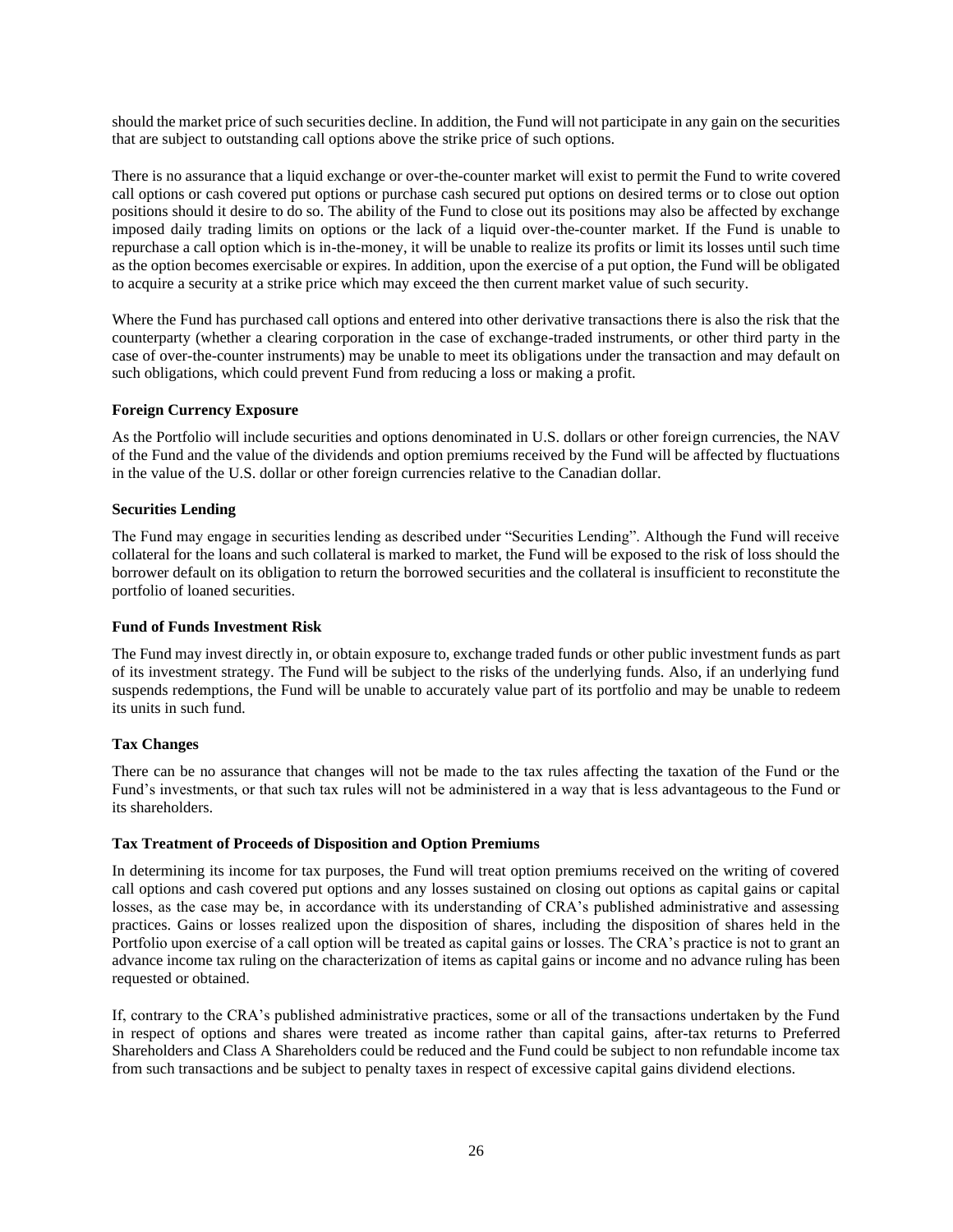#### <span id="page-29-0"></span>**Recent Global Market Conditions**

Global financial markets have experienced substantial volatility in recent years. Significant sources of this volatility have included the revaluation of assets on the balance sheets of international financial institutions resulting in a reduction in liquidity among financial institutions and generally reduced availability of credit, substantial intervention by central banks as well as global governments in financial markets, low economic growth in various markets and economies, substantial changes in currency valuations and commodity prices and concerns regarding both inflation and deflation. Further, continued concerns about global health risks or epidemics/pandemics, the European Sovereign debt crisis, uncertainty surrounding the ratification and implementation of the United States-Mexico-Canada Agreement, developments in the Middle East and North Korea, strained trade relations between and trade barriers instituted by the U.S. and a number of other countries (including Canada), matters related to the United Kingdom's withdrawal from the EU, tightening monetary policy in the U.S., and matters related to the U.S. government debt limits, may adversely impact the global equity markets, which may adversely affect the prospects of the Fund and the value of the Fund. A substantial drop in the markets in which the Fund invests could be expected to have a negative effect on the value of the shares of the Fund.

More recently, an outbreak of the respiratory disease designated as a novel coronavirus in December 2019 has caused substantial volatility and declines in global financial markets, which have caused losses for investors. The impact of this novel coronavirus pandemic, and other epidemics and pandemics that may arise in the future, may be short term or may last for an extended period of time, and in either case may result in a substantial economic downturn or recession.

### <span id="page-29-1"></span>**Cyber Security Risk**

Cyber security risk is the risk of harm, loss and liability resulting from a breach or failure of information technology systems. Breaches or failures of information technology systems ("Cyber Security Events") can result from deliberate attacks or unintentional events and may arise from external or internal sources. Deliberate cyber attacks include gaining unauthorized access to digital systems (through "hacking" or malicious software coding) for purposes of misappropriating assets or sensitive information, corrupting data, equipment or systems, or causing operational disruption. Deliberate cyber attacks may also be carried out in a manner that does not require gaining unauthorized access, such as causing denial-of-service attacks on websites (i.e., efforts to make network services unavailable to intended users).

The primary risk to the Fund from the occurrence of Cyber Security Events include disruption in operations, reputational damage, disclosure of confidential information, regulatory penalties, additional compliance costs associated with corrective measures, and/or financial loss. The Fund's third party service providers (e.g., custodian, administrator, transfer agent) or the issuers that the Fund invests in may also be subject to a Cyber Security Event which could adversely affect the Fund and its operations. The Fund cannot control the cyber security plans and systems put in place by its service providers or any other third party whose operations may affect the Fund or its shareholders and they could be adversely affected as a result.

#### <span id="page-29-2"></span>**Credit Risk**

The Fund is subject to the credit risk that its counterparty (whether a clearing corporation, in the case of exchange traded instruments, or other third party, in the case of over-the-counter instruments) may be unable to meet its obligations. The Fund manages these risks through the use of various risk limits and trading strategies.

The Fund is also exposed to counterparty credit risk on derivative financial instruments. The counterparty credit risk for derivative financial instruments is managed by dealing with counterparties that have a credit rating that is not below the level of approved credit ratings as set out in NI 81-102.

#### <span id="page-29-3"></span>**Liquidity Risk**

Liquidity risk is the possibility that investments in the Fund cannot be readily converted into cash when required. To manage this risk, the Fund invests the majority of its assets in investments that are traded in an active market and which can be easily disposed. In addition, the Fund aims to retain sufficient cash and short-term investments to maintain liquidity and to meet its obligations when due.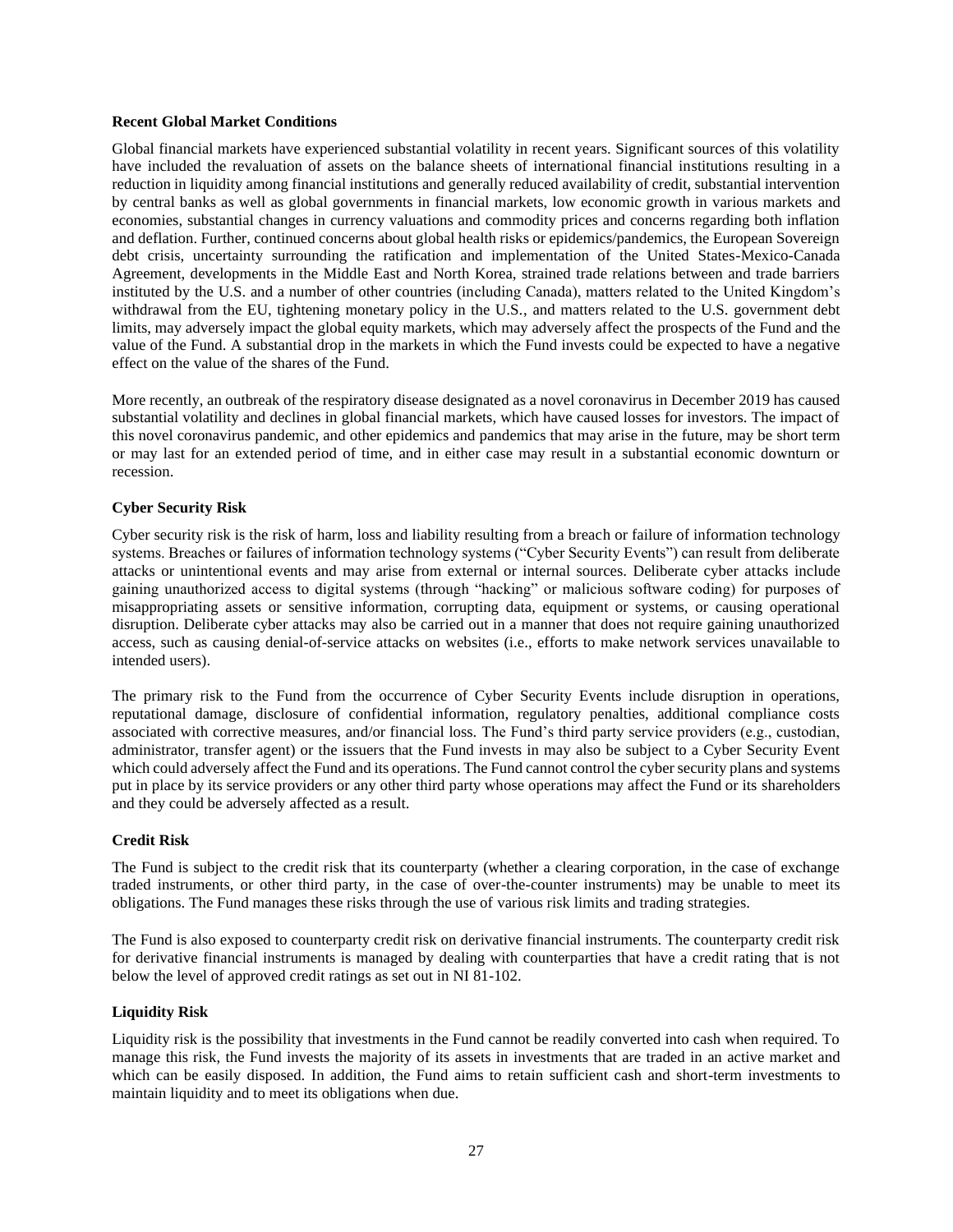## <span id="page-30-0"></span>**MATERIAL CONTRACTS**

The following documents can reasonably be regarded as material to Preferred Shareholders and Class A Shareholders:

- (a) the articles of incorporation and articles of amendment of the Fund;
- (b) the Management Agreement;
- (c) the Investment Management Agreement; and
- (d) the Custodian Agreement.

Copies of the foregoing may be inspected during business hours at the principal office of the Fund.